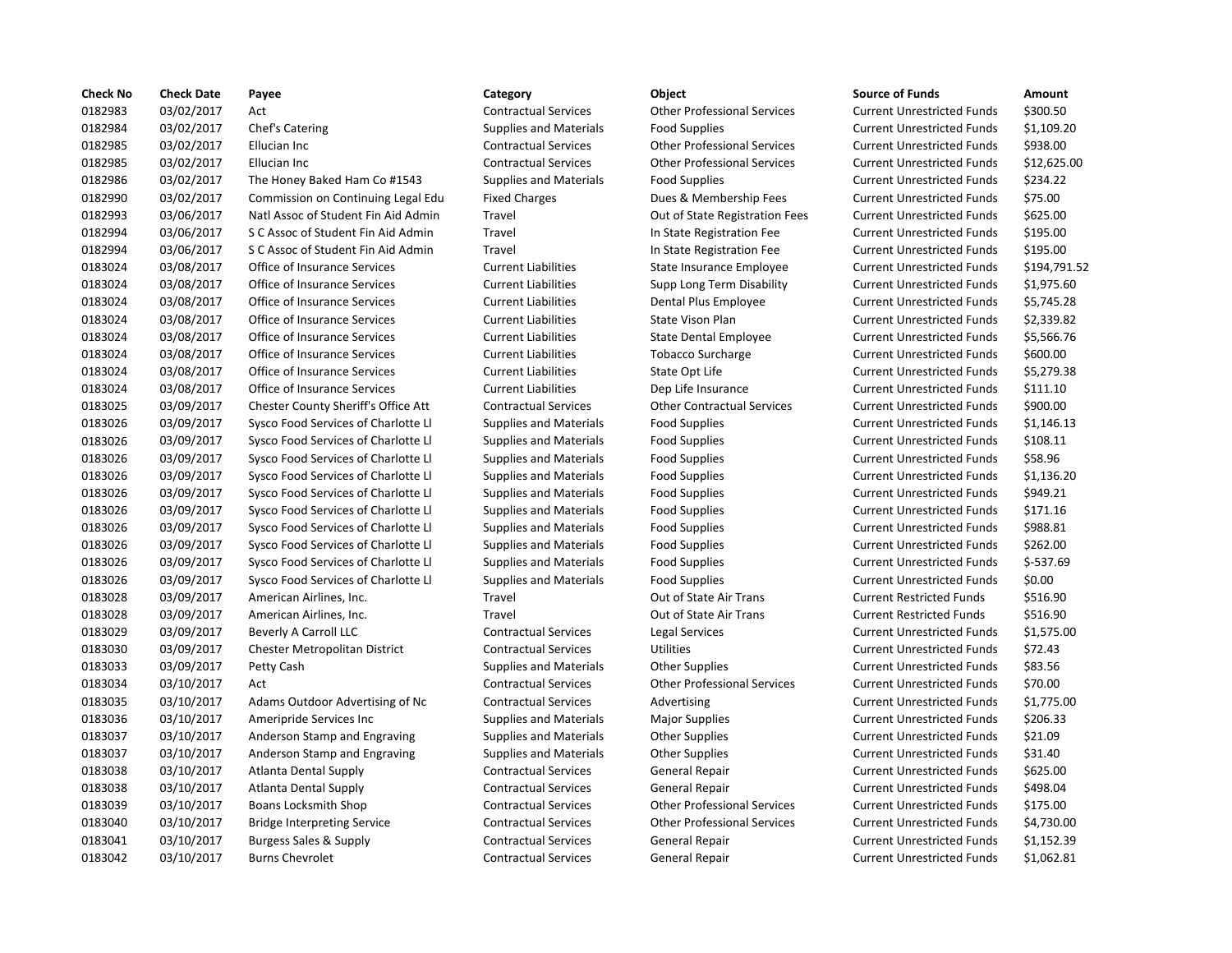| <b>Check No</b> | <b>Check Date</b> | Payee                           | Category                      | Object                             | <b>Source of Funds</b>            | Amount    |
|-----------------|-------------------|---------------------------------|-------------------------------|------------------------------------|-----------------------------------|-----------|
| 0183043         | 03/10/2017        | City Electric Accounts - Sc     | <b>Contractual Services</b>   | General Repair                     | <b>Current Unrestricted Funds</b> | \$97.16   |
| 0183044         | 03/10/2017        | City of Rock Hill               | <b>Supplies and Materials</b> | Fuel                               | <b>Current Unrestricted Funds</b> | \$575.24  |
| 0183044         | 03/10/2017        | City of Rock Hill               | <b>Supplies and Materials</b> | Fuel                               | <b>Current Unrestricted Funds</b> | \$603.54  |
| 0183045         | 03/10/2017        | Dade Paper and Bag Co           | <b>Supplies and Materials</b> | Janitorial Supplies                | <b>Current Unrestricted Funds</b> | \$2,314.5 |
| 0183045         | 03/10/2017        | Dade Paper and Bag Co           | <b>Supplies and Materials</b> | Janitorial Supplies                | <b>Current Unrestricted Funds</b> | \$705.89  |
| 0183046         | 03/10/2017        | Data Network Solutions Inc      | Equipment                     | <b>Educational Equipment</b>       | <b>Current Restricted Funds</b>   | \$10,000  |
| 0183047         | 03/10/2017        | Dell Computer Corporation       | Equipment                     | Non Capitalized Equipment          | <b>Current Restricted Funds</b>   | $$ -0.03$ |
| 0183047         | 03/10/2017        | Dell Computer Corporation       | Equipment                     | Non Capitalized Equipment          | <b>Current Restricted Funds</b>   | \$1,710.1 |
| 0183047         | 03/10/2017        | Dell Computer Corporation       | Equipment                     | Non Capitalized Equipment          | <b>Current Restricted Funds</b>   | \$19,212  |
| 0183047         | 03/10/2017        | Dell Computer Corporation       | Equipment                     | Non Capitalized Equipment          | <b>Current Restricted Funds</b>   | \$8,818.2 |
| 0183048         | 03/10/2017        | The Equipment Room              | <b>Supplies and Materials</b> | <b>Clothing Supplies</b>           | <b>Current Unrestricted Funds</b> | \$329.70  |
| 0183049         | 03/10/2017        | Fastenal                        | <b>Contractual Services</b>   | <b>Other Contractual Services</b>  | <b>Current Unrestricted Funds</b> | \$127.87  |
| 0183050         | 03/10/2017        | Fortune Academy Inc             | <b>Contractual Services</b>   | <b>Other Professional Services</b> | <b>Current Unrestricted Funds</b> | \$4,204.7 |
| 0183051         | 03/10/2017        | Galls, an Aramark Company       | <b>Supplies and Materials</b> | <b>Clothing Supplies</b>           | <b>Current Unrestricted Funds</b> | \$120.21  |
| 0183052         | 03/10/2017        | Graybar Electric Co             | <b>Contractual Services</b>   | <b>General Repair</b>              | <b>Current Unrestricted Funds</b> | \$133.19  |
| 0183052         | 03/10/2017        | Graybar Electric Co             | <b>Contractual Services</b>   | <b>General Repair</b>              | <b>Current Unrestricted Funds</b> | \$344.73  |
| 0183052         | 03/10/2017        | Graybar Electric Co             | <b>Contractual Services</b>   | <b>General Repair</b>              | <b>Current Unrestricted Funds</b> | \$196.61  |
| 0183053         | 03/10/2017        | <b>Herald Publishing</b>        | <b>Contractual Services</b>   | Advertising                        | <b>Current Unrestricted Funds</b> | \$46.80   |
| 0183054         | 03/10/2017        | Merus Refreshment Services Inc  | <b>Supplies and Materials</b> | <b>Food Supplies</b>               | <b>Current Unrestricted Funds</b> | \$42.75   |
| 0183055         | 03/10/2017        | Mid-Carolina Ahec, Inc.         | <b>Contractual Services</b>   | <b>Other Professional Services</b> | <b>Current Unrestricted Funds</b> | \$157.00  |
| 0183056         | 03/10/2017        | Panera Llc                      | <b>Supplies and Materials</b> | <b>Food Supplies</b>               | <b>Current Unrestricted Funds</b> | \$194.24  |
| 0183056         | 03/10/2017        | Panera Llc                      | <b>Supplies and Materials</b> | <b>Food Supplies</b>               | <b>Current Unrestricted Funds</b> | \$40.84   |
| 0183056         | 03/10/2017        | Panera Llc                      | <b>Supplies and Materials</b> | <b>Food Supplies</b>               | <b>Current Unrestricted Funds</b> | \$323.36  |
| 0183057         | 03/10/2017        | Praxair Distribution Inc        | <b>Supplies and Materials</b> | <b>Education Supplies</b>          | <b>Current Unrestricted Funds</b> | \$882.68  |
| 0183058         | 03/10/2017        | Quick Fuel                      | <b>Supplies and Materials</b> | Fuel                               | <b>Current Unrestricted Funds</b> | \$250.03  |
| 0183058         | 03/10/2017        | Quick Fuel                      | <b>Supplies and Materials</b> | Fuel                               | <b>Current Unrestricted Funds</b> | \$587.96  |
| 0183059         | 03/10/2017        | Radio Communication Service Inc | <b>Supplies and Materials</b> | <b>Other Supplies</b>              | <b>Current Unrestricted Funds</b> | $$ -0.70$ |
| 0183059         | 03/10/2017        | Radio Communication Service Inc | <b>Supplies and Materials</b> | <b>Other Supplies</b>              | <b>Current Unrestricted Funds</b> | \$885.00  |
| 0183059         | 03/10/2017        | Radio Communication Service Inc | <b>Supplies and Materials</b> | <b>Other Supplies</b>              | <b>Current Unrestricted Funds</b> | \$510.00  |
| 0183059         | 03/10/2017        | Radio Communication Service Inc | <b>Supplies and Materials</b> | <b>Other Supplies</b>              | <b>Current Unrestricted Funds</b> | \$10.00   |
| 0183060         | 03/10/2017        | Rci of Sc Inc                   | Permanent Improvements        | Fees, Arch, Eng & Other            | Unexpended Plant                  | \$480.00  |
| 0183060         | 03/10/2017        | Rci of Sc Inc                   | Permanent Improvements        | Reimbursables                      | Unexpended Plant                  | \$105.60  |
| 0183061         | 03/10/2017        | <b>Recorded Books</b>           | Equipment                     | Library Books, Maps & Film         | <b>Current Unrestricted Funds</b> | \$26.45   |
| 0183061         | 03/10/2017        | <b>Recorded Books</b>           | Equipment                     | Library Books, Maps & Film         | <b>Current Unrestricted Funds</b> | \$80.34   |
| 0183061         | 03/10/2017        | <b>Recorded Books</b>           | Equipment                     | Library Books, Maps & Film         | <b>Current Unrestricted Funds</b> | \$34.95   |
| 0183061         | 03/10/2017        | <b>Recorded Books</b>           | Equipment                     | Library Books, Maps & Film         | <b>Current Unrestricted Funds</b> | \$29.95   |
| 0183062         | 03/10/2017        | Siteone Landscape Supply, Llc   | <b>Supplies and Materials</b> | <b>Maintenance Supplies</b>        | <b>Current Unrestricted Funds</b> | \$706.20  |
| 0183063         | 03/10/2017        | Snipes                          | <b>Supplies and Materials</b> | Janitorial Supplies                | <b>Current Unrestricted Funds</b> | \$37.19   |
| 0183064         | 03/10/2017        | Staffmark                       | <b>Contractual Services</b>   | <b>Other Contractual Services</b>  | <b>Current Unrestricted Funds</b> | \$522.59  |
| 0183064         | 03/10/2017        | Staffmark                       | <b>Contractual Services</b>   | <b>Other Contractual Services</b>  | <b>Current Unrestricted Funds</b> | \$293.20  |
| 0183064         | 03/10/2017        | Staffmark                       | <b>Contractual Services</b>   | <b>Other Professional Services</b> | <b>Current Unrestricted Funds</b> | \$293.20  |
| 0183065         | 03/10/2017        | <b>State Line Lighting</b>      | <b>Contractual Services</b>   | General Repair                     | <b>Current Unrestricted Funds</b> | \$2,517.5 |
| 0183067         | 03/10/2017        | Typefocus Inc                   | <b>Contractual Services</b>   | <b>Other Contractual Services</b>  | <b>Current Unrestricted Funds</b> | \$4,500.0 |
| 0183068         | 03/10/2017        | U Save Auto Rental              | Travel                        | Travel                             | <b>Current Unrestricted Funds</b> | \$292.17  |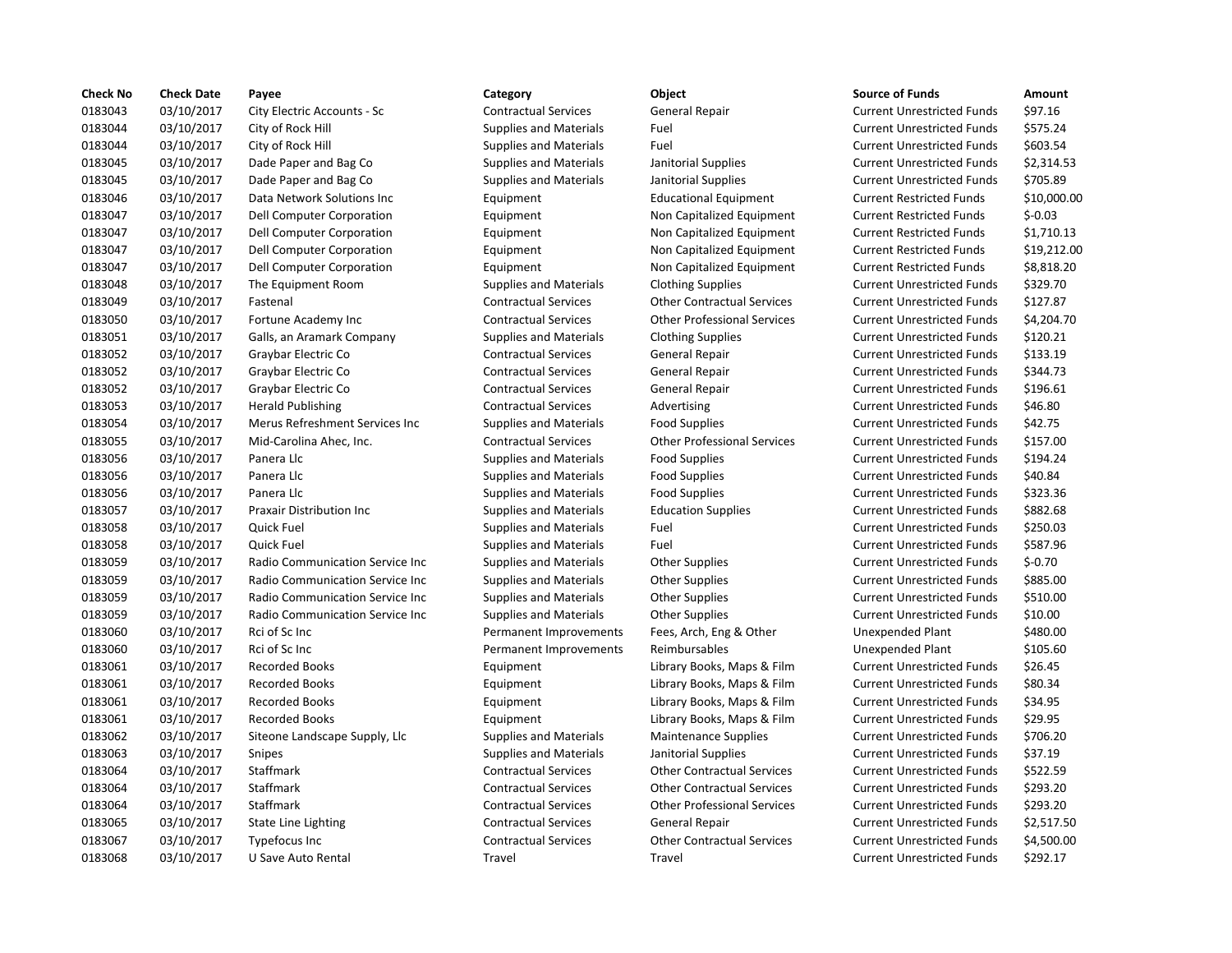| <b>Check No</b> | <b>Check Date</b> | Payee                                | Category                      | Object                             | <b>Source of Funds</b>            | Amount    |
|-----------------|-------------------|--------------------------------------|-------------------------------|------------------------------------|-----------------------------------|-----------|
| 0183068         | 03/10/2017        | U Save Auto Rental                   | Travel                        | Travel                             | <b>Current Unrestricted Funds</b> | \$53.85   |
| 0183068         | 03/10/2017        | U Save Auto Rental                   | Travel                        | Travel                             | <b>Current Unrestricted Funds</b> | \$47.29   |
| 0183068         | 03/10/2017        | U Save Auto Rental                   | Travel                        | Travel                             | <b>Current Unrestricted Funds</b> | \$48.60   |
| 0183069         | 03/10/2017        | <b>Unifirst Corporation</b>          | <b>Contractual Services</b>   | <b>Other Professional Services</b> | <b>Current Unrestricted Funds</b> | \$98.93   |
| 0183069         | 03/10/2017        | <b>Unifirst Corporation</b>          | <b>Contractual Services</b>   | <b>Other Professional Services</b> | <b>Current Unrestricted Funds</b> | \$0.00    |
| 0183069         | 03/10/2017        | <b>Unifirst Corporation</b>          | <b>Contractual Services</b>   | <b>Other Professional Services</b> | <b>Current Unrestricted Funds</b> | \$0.00    |
| 0183069         | 03/10/2017        | <b>Unifirst Corporation</b>          | <b>Contractual Services</b>   | <b>Other Professional Services</b> | <b>Current Unrestricted Funds</b> | \$0.00    |
| 0183070         | 03/10/2017        | Vendable Systems Inc                 | <b>Supplies and Materials</b> | <b>Food Supplies</b>               | <b>Current Unrestricted Funds</b> | \$180.79  |
| 0183071         | 03/10/2017        | Waiter's Choice Catering             | <b>Supplies and Materials</b> | <b>Food Supplies</b>               | <b>Current Unrestricted Funds</b> | \$2,475.6 |
| 0183071         | 03/10/2017        | Waiter's Choice Catering             | <b>Supplies and Materials</b> | <b>Food Supplies</b>               | <b>Current Unrestricted Funds</b> | \$210.56  |
| 0183071         | 03/10/2017        | Waiter's Choice Catering             | <b>Supplies and Materials</b> | <b>Food Supplies</b>               | <b>Current Unrestricted Funds</b> | \$420.70  |
| 0183072         | 03/10/2017        | Fourmans Repair Shop                 | <b>Contractual Services</b>   | <b>Other Professional Services</b> | <b>Current Unrestricted Funds</b> | \$226.83  |
| 0183072         | 03/10/2017        | Fourmans Repair Shop                 | <b>Contractual Services</b>   | <b>Other Professional Services</b> | <b>Current Unrestricted Funds</b> | \$131.33  |
| 0183073         | 03/10/2017        | Barnes and Noble College Bookstore   | <b>Current Liabilities</b>    | A/P College Barnes & Noble         | <b>Current Unrestricted Funds</b> | \$399.84  |
| 0183074         | 03/10/2017        | Barnes and Noble College Bookstore   | <b>Current Liabilities</b>    | A/P College Barnes & Noble         | <b>Current Unrestricted Funds</b> | \$11,028  |
| 0183075         | 03/10/2017        | Cherry Tree, LLC                     | <b>Fixed Charges</b>          | Rent Non State                     | <b>Current Unrestricted Funds</b> | \$8,532.5 |
| 0183076         | 03/10/2017        | City Club of Rock Hill               | <b>Fixed Charges</b>          | Dues & Membership Fees             | <b>Current Unrestricted Funds</b> | \$33.33   |
| 0183077         | 03/10/2017        | Kiwanis Club of Rock Hill            | <b>Fixed Charges</b>          | Dues & Membership Fees             | <b>Current Unrestricted Funds</b> | \$30.00   |
| 0183077         | 03/10/2017        | Kiwanis Club of Rock Hill            | <b>Fixed Charges</b>          | Dues & Membership Fees             | <b>Current Unrestricted Funds</b> | \$0.00    |
| 0183078         | 03/10/2017        | York Technical College Foundation    | <b>Fixed Charges</b>          | Rent Non State                     | <b>Current Unrestricted Funds</b> | \$1,666.6 |
| 0183078         | 03/10/2017        | York Technical College Foundation    | <b>Fixed Charges</b>          | <b>Rent Non State</b>              | <b>Current Unrestricted Funds</b> | \$3,082.3 |
| 0183078         | 03/10/2017        | York Technical College Foundation    | <b>Fixed Charges</b>          | Rent Non State                     | <b>Current Unrestricted Funds</b> | \$1,607.5 |
| 0183079         | 03/13/2017        | James Mims Patterson, III            | Miscellaneous                 | Contingencies                      | <b>Current Unrestricted Funds</b> | \$2,904.0 |
| 0183079         | 03/13/2017        | James Mims Patterson, III            | Equipment                     | <b>Educational Equipment</b>       | <b>Current Restricted Funds</b>   | \$4,591.0 |
| 0183100         | 03/16/2017        | Chester County Sheriff's Office Att  | <b>Contractual Services</b>   | <b>Other Contractual Services</b>  | <b>Current Unrestricted Funds</b> | \$862.50  |
| 0183101         | 03/16/2017        | Fortune Academy Inc                  | <b>Contractual Services</b>   | <b>Other Professional Services</b> | <b>Current Unrestricted Funds</b> | \$2,487.6 |
| 0183102         | 03/16/2017        | Eric J. Kiefer                       | <b>Contractual Services</b>   | <b>Other Professional Services</b> | <b>Current Unrestricted Funds</b> | \$93.00   |
| 0183102         | 03/16/2017        | Eric J. Kiefer                       | <b>Contractual Services</b>   | General Repair                     | <b>Current Unrestricted Funds</b> | \$150.99  |
| 0183102         | 03/16/2017        | Eric J. Kiefer                       | <b>Contractual Services</b>   | General Repair                     | <b>Current Unrestricted Funds</b> | \$899.92  |
| 0183102         | 03/16/2017        | Eric J. Kiefer                       | <b>Contractual Services</b>   | General Repair                     | <b>Current Unrestricted Funds</b> | \$0.01    |
| 0183102         | 03/16/2017        | Eric J. Kiefer                       | <b>Contractual Services</b>   | General Repair                     | <b>Current Unrestricted Funds</b> | \$132.59  |
| 0183102         | 03/16/2017        | Eric J. Kiefer                       | <b>Contractual Services</b>   | General Repair                     | <b>Current Unrestricted Funds</b> | \$234.95  |
| 0183102         | 03/16/2017        | Eric J. Kiefer                       | <b>Contractual Services</b>   | General Repair                     | <b>Current Unrestricted Funds</b> | \$198.64  |
| 0183102         | 03/16/2017        | Eric J. Kiefer                       | <b>Contractual Services</b>   | General Repair                     | <b>Current Unrestricted Funds</b> | \$98.04   |
| 0183102         | 03/16/2017        | Eric J. Kiefer                       | <b>Contractual Services</b>   | General Repair                     | <b>Current Unrestricted Funds</b> | \$43.92   |
| 0183103         | 03/16/2017        | Kwik Klean, Inc.                     | <b>Contractual Services</b>   | <b>Other Professional Services</b> | <b>Current Unrestricted Funds</b> | \$74.75   |
| 0183104         | 03/16/2017        | Our Three Sons Broadcasting          | <b>Contractual Services</b>   | Advertising                        | <b>Current Unrestricted Funds</b> | \$97.50   |
| 0183104         | 03/16/2017        | Our Three Sons Broadcasting          | <b>Contractual Services</b>   | Advertising                        | <b>Current Unrestricted Funds</b> | \$2,400.0 |
| 0183105         | 03/16/2017        | U.S. Postal Service                  | <b>Supplies and Materials</b> | Postage                            | <b>Current Unrestricted Funds</b> | \$201.32  |
| 0183106         | 03/16/2017        | Ontario Investments, Inc.            | <b>Fixed Charges</b>          | Rental Data Processing Equip       | <b>Current Unrestricted Funds</b> | \$2,337.1 |
| 0183106         | 03/16/2017        | Ontario Investments, Inc.            | <b>Fixed Charges</b>          | Rental Data Processing Equip       | <b>Current Unrestricted Funds</b> | \$5,453.4 |
| 0183106         | 03/16/2017        | Ontario Investments, Inc.            | <b>Fixed Charges</b>          | Leased To Own Equip                | <b>Current Unrestricted Funds</b> | \$1,730.1 |
| 0183107         | 03/16/2017        | <b>Chester Metropolitan District</b> | <b>Contractual Services</b>   | <b>Utilities</b>                   | <b>Current Unrestricted Funds</b> | \$370.98  |
| 0183108         | 03/16/2017        | <b>Chester Rental Uniform</b>        | <b>Supplies and Materials</b> | <b>Clothing Supplies</b>           | <b>Current Unrestricted Funds</b> | \$33.06   |

# 0183068 03/10/2017 U Save Auto Rental Travel Travel Current Unrestricted Funds \$53.85 Travel **12.18306 12.1306 12.13106 12.13106 12.13106 12.13106 12.13106 12.13106 12.13106 12.13106 12.13106 12.1310** 0183068 03/10/2017 U Save Auto Rental Travel Travel Current Unrestricted Funds \$48.60 0183069 03/10/2017 Unifirst Corporation Contractual Services Other Professional Services Current Unrestricted Funds \$98.93 0183069 03/10/2017 Unifirst Corporation Contractual Services Other Professional Services Current Unrestricted Funds \$0.00 0183069 03/10/2017 Unifirst Corporation Contractual Services Other Professional Services Current Unrestricted Funds \$0.00 0183069 03/10/2017 Unifirst Corporation Contractual Services Other Professional Services Current Unrestricted Funds \$0.00 0183070 03/10/2017 Vendable Systems Inc Supplies and Materials Food Supplies Current Unrestricted Funds \$180.79 0183071 03/10/2017 Waiter's Choice Catering Supplies and Materials Food Supplies Current Unrestricted Funds \$2,475.69 0183071 03/10/2017 Waiter's Choice Catering Supplies and Materials Food Supplies Current Unrestricted Funds \$210.56 0183071 03/10/2017 Waiter's Choice Catering Supplies and Materials Food Supplies Current Unrestricted Funds \$420.70 0183072 03/10/2017 Fourmans Repair Shop Contractual Services Other Professional Services Current Unrestricted Funds \$226.83 0183072 03/10/2017 Fourmans Repair Shop Contractual Services Other Professional Services Current Unrestricted Funds \$131.33 0183073 03/10/2017 Barnes and Noble College Bookstore Current Liabilities A/P College Barnes & Noble Current Unrestricted Funds \$399.84 Current Liabilities **A/P College Barnes & Noble** Current Unrestricted Funds \$11,028.84 Fixed Charges **8.532.50** Rent Non State **Current Unrestricted Funds** \$8,532.50 Fixed Charges **2018** Dues & Membership Fees Current Unrestricted Funds \$33.33 Fixed Charges **2017** Dues & Membership Fees Current Unrestricted Funds \$30.00 Fixed Charges **2007** Dues & Membership Fees Current Unrestricted Funds \$0.00 Fixed Charges **1.666.66 Rent Non State Foundation Fixed Charges** Current Unrestricted Funds \$1,666.66 Fixed Charges **12.1207 8 12.1207 Rent Non State 12.12017 Corrent Unrestricted Funds 53,082.37** Fixed Charges **1.607.53 Rent Non State Foundation Fixed Current Unrestricted Funds \$1,607.53** Miscellaneous **Contingencies** Contingencies Current Unrestricted Funds \$2,904.00 Equipment Educational Equipment Current Restricted Funds \$4,591.00 Contractual Services **Other Contractual Services** Current Unrestricted Funds \$862.50 Contractual Services **Other Professional Services** Current Unrestricted Funds \$2,487.60 0183102 03/16/2017 Eric J. Kiefer Contractual Services Other Professional Services Current Unrestricted Funds \$93.00 0183102 03/16/2017 Eric J. Kiefer Contractual Services General Repair Current Unrestricted Funds \$150.99 Contractual Services **General Repair Current Unrestricted Funds** \$899.92 0183102 03/16/2017 Eric J. Kiefer Contractual Services General Repair Current Unrestricted Funds \$0.01 0183102 03/16/2017 Eric J. Kiefer Contractual Services General Repair Current Unrestricted Funds \$132.59 Contractual Services General Repair Current Unrestricted Funds \$234.95 Contractual Services General Repair Current Unrestricted Funds \$198.64 0183102 03/16/2017 Eric J. Kiefer Contractual Services General Repair Current Unrestricted Funds \$98.04 0183102 03/16/2017 Eric J. Kiefer Contractual Services General Repair Current Unrestricted Funds \$43.92 0183103 03/16/2017 Kwik Klean, Inc. Contractual Services Other Professional Services Current Unrestricted Funds \$74.75 Contractual Services Advertising Current Unrestricted Funds \$97.50 Contractual Services Advertising Current Unrestricted Funds \$2,400.00 Supplies and Materials Postage Current Unrestricted Funds \$201.32 Fixed Charges **1.2018 Rental Data Processing Equip** Current Unrestricted Funds \$2,337.19 Fixed Charges **1.2018 Rental Data Processing Equip** Current Unrestricted Funds \$5,453.43 Fixed Charges **Leased To Own Equip Current Unrestricted Funds** \$1,730.13 0183107 03/16/2017 Chester Metropolitan District Contractual Services Utilities Current Unrestricted Funds \$370.98 Supplies and Materials Clothing Supplies Current Unrestricted Funds \$33.06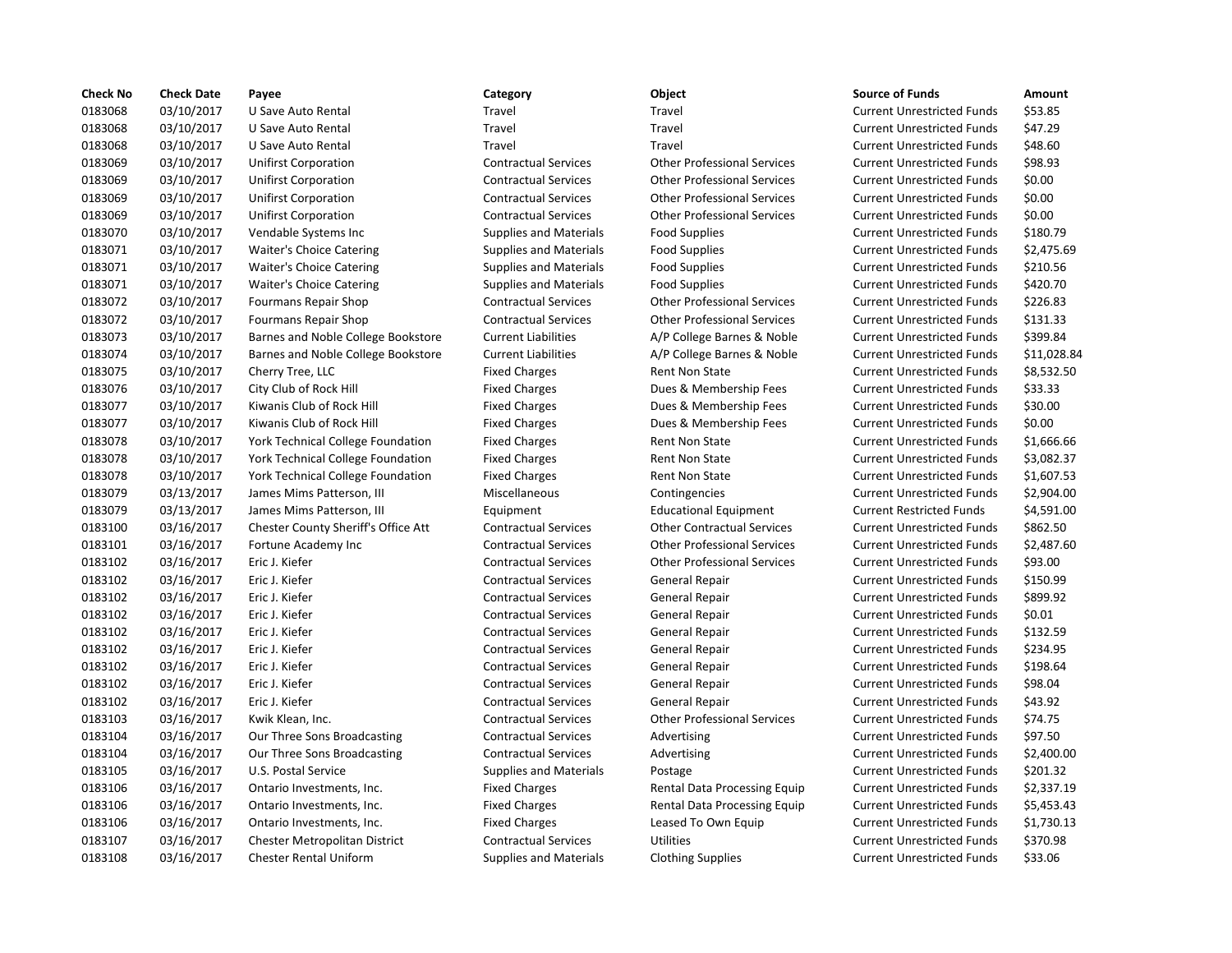| <b>Check No</b> | <b>Check Date</b> | Payee                              | Category                      | Object                             | <b>Source of Funds</b>            | Amount    |
|-----------------|-------------------|------------------------------------|-------------------------------|------------------------------------|-----------------------------------|-----------|
| 0183108         | 03/16/2017        | <b>Chester Rental Uniform</b>      | <b>Supplies and Materials</b> | <b>Clothing Supplies</b>           | <b>Current Unrestricted Funds</b> | \$33.06   |
| 0183108         | 03/16/2017        | <b>Chester Rental Uniform</b>      | <b>Supplies and Materials</b> | <b>Clothing Supplies</b>           | <b>Current Unrestricted Funds</b> | \$33.06   |
| 0183108         | 03/16/2017        | <b>Chester Rental Uniform</b>      | <b>Supplies and Materials</b> | <b>Clothing Supplies</b>           | <b>Current Unrestricted Funds</b> | \$33.06   |
| 0183108         | 03/16/2017        | <b>Chester Rental Uniform</b>      | <b>Current Liabilities</b>    | Uniform                            | <b>Current Unrestricted Funds</b> | \$33.06   |
| 0183108         | 03/16/2017        | <b>Chester Rental Uniform</b>      | <b>Current Liabilities</b>    | Uniform                            | <b>Current Unrestricted Funds</b> | \$33.06   |
| 0183108         | 03/16/2017        | <b>Chester Rental Uniform</b>      | <b>Current Liabilities</b>    | Uniform                            | <b>Current Unrestricted Funds</b> | \$33.06   |
| 0183108         | 03/16/2017        | <b>Chester Rental Uniform</b>      | <b>Current Liabilities</b>    | Uniform                            | <b>Current Unrestricted Funds</b> | \$33.06   |
| 0183112         | 03/20/2017        | <b>YTC Employee</b>                | <b>Current Liabilities</b>    | Court Order Levy                   | <b>Current Unrestricted Funds</b> | \$148.50  |
| 0183113         | 03/21/2017        | NCS Pearson Inc.                   | <b>Contractual Services</b>   | <b>Contractual Services</b>        | <b>Current Restricted Funds</b>   | \$4,200.0 |
| 0183114         | 03/22/2017        | Skills USA Inc                     | <b>Current Assets</b>         | <b>Prepaid Expenses</b>            | <b>Current Unrestricted Funds</b> | \$225.00  |
| 0183115         | 03/23/2017        | American Dental Assoc              | <b>Fixed Charges</b>          | Dues & Membership Fees             | <b>Current Unrestricted Funds</b> | \$35.00   |
| 0183115         | 03/23/2017        | American Dental Assoc              | <b>Fixed Charges</b>          | Dues & Membership Fees             | <b>Current Unrestricted Funds</b> | \$1,750.0 |
| 0183115         | 03/23/2017        | American Dental Assoc              | <b>Fixed Charges</b>          | Dues & Membership Fees             | <b>Current Unrestricted Funds</b> | \$35.00   |
| 0183115         | 03/23/2017        | American Dental Assoc              | <b>Fixed Charges</b>          | Dues & Membership Fees             | <b>Current Unrestricted Funds</b> | \$1,750.0 |
| 0183116         | 03/24/2017        | Active Data Exchange Inc.          | <b>Contractual Services</b>   | <b>Other Professional Services</b> | <b>Current Unrestricted Funds</b> | \$495.00  |
| 0183116         | 03/24/2017        | Active Data Exchange Inc.          | <b>Contractual Services</b>   | <b>Other Professional Services</b> | <b>Current Unrestricted Funds</b> | \$995.00  |
| 0183116         | 03/24/2017        | Active Data Exchange Inc.          | <b>Contractual Services</b>   | <b>Other Professional Services</b> | <b>Current Unrestricted Funds</b> | \$295.00  |
| 0183117         | 03/24/2017        | <b>Advanced Door Systems</b>       | <b>Contractual Services</b>   | <b>Other Professional Services</b> | <b>Current Unrestricted Funds</b> | \$553.53  |
| 0183117         | 03/24/2017        | <b>Advanced Door Systems</b>       | <b>Contractual Services</b>   | <b>Other Professional Services</b> | <b>Current Unrestricted Funds</b> | \$0.00    |
| 0183117         | 03/24/2017        | <b>Advanced Door Systems</b>       | <b>Contractual Services</b>   | <b>Other Professional Services</b> | <b>Current Unrestricted Funds</b> | \$0.00    |
| 0183118         | 03/24/2017        | Ameripride Services Inc            | <b>Supplies and Materials</b> | <b>Major Supplies</b>              | <b>Current Unrestricted Funds</b> | \$432.15  |
| 0183119         | 03/24/2017        | Jack L. Anthony, JR                | <b>Contractual Services</b>   | <b>Other Professional Services</b> | <b>Current Unrestricted Funds</b> | \$3,569.0 |
| 0183120         | 03/24/2017        | <b>Bridge Interpreting Service</b> | <b>Contractual Services</b>   | <b>Other Professional Services</b> | <b>Current Unrestricted Funds</b> | \$4,400.0 |
| 0183121         | 03/24/2017        | Burgess Sales & Supply             | <b>Contractual Services</b>   | General Repair                     | <b>Current Unrestricted Funds</b> | \$304.95  |
| 0183122         | 03/24/2017        | Canon Solutions America Inc        | <b>Fixed Charges</b>          | Leased To Own Equip                | <b>Current Unrestricted Funds</b> | \$7,471.9 |
| 0183122         | 03/24/2017        | Canon Solutions America Inc        | <b>Supplies and Materials</b> | <b>Photocopy Supplies</b>          | <b>Current Unrestricted Funds</b> | \$226.40  |
| 0183122         | 03/24/2017        | Canon Solutions America Inc        | <b>Fixed Charges</b>          | <b>Rental Other</b>                | <b>Current Unrestricted Funds</b> | \$96.79   |
| 0183123         | 03/24/2017        | Carolina Elevator Service Inc      | <b>Contractual Services</b>   | <b>Other Contractual Services</b>  | <b>Current Unrestricted Funds</b> | \$395.00  |
| 0183124         | 03/24/2017        | Carolina Landscape Supplies Inc.   | <b>Supplies and Materials</b> | <b>Maintenance Supplies</b>        | <b>Current Unrestricted Funds</b> | \$1,262.5 |
| 0183125         | 03/24/2017        | Chef's Catering                    | <b>Supplies and Materials</b> | <b>Food Supplies</b>               | <b>Current Unrestricted Funds</b> | \$1,034.9 |
| 0183126         | 03/24/2017        | City of Rock Hill                  | <b>Supplies and Materials</b> | Fuel                               | <b>Current Unrestricted Funds</b> | \$659.28  |
| 0183126         | 03/24/2017        | City of Rock Hill                  | <b>Supplies and Materials</b> | Fuel                               | <b>Current Unrestricted Funds</b> | \$713.63  |
| 0183127         | 03/24/2017        | Complete Partition Repair, Inc.    | <b>Contractual Services</b>   | <b>Other Professional Services</b> | <b>Current Unrestricted Funds</b> | \$1,400.0 |
| 0183128         | 03/24/2017        | Cox's Rock Hill Inc                | <b>Contractual Services</b>   | <b>Other Professional Services</b> | <b>Current Unrestricted Funds</b> | \$2,485.0 |
| 0183129         | 03/24/2017        | Dais, Inc. D/B/A Regroup           | <b>Contractual Services</b>   | <b>Other Contractual Services</b>  | <b>Current Unrestricted Funds</b> | \$5,350.0 |
| 0183130         | 03/24/2017        | Davis & Floyd, Inc.                | Permanent Improvements        | Fees, Arch, Eng & Other            | Unexpended Plant                  | \$6,610.4 |
| 0183130         | 03/24/2017        | Davis & Floyd, Inc.                | Permanent Improvements        | Reimbursables                      | Unexpended Plant                  | \$135.12  |
| 0183131         | 03/24/2017        | Dawa Inc                           | Permanent Improvements        | Other Permanent Imp                | Unexpended Plant                  | \$2,661.8 |
| 0183132         | 03/24/2017        | Ellucian Inc                       | <b>Contractual Services</b>   | <b>Other Professional Services</b> | <b>Current Unrestricted Funds</b> | \$905.25  |
| 0183132         | 03/24/2017        | Ellucian Inc                       | <b>Contractual Services</b>   | <b>Other Professional Services</b> | <b>Current Unrestricted Funds</b> | \$639.00  |
| 0183132         | 03/24/2017        | Ellucian Inc                       | <b>Contractual Services</b>   | <b>Other Professional Services</b> | <b>Current Unrestricted Funds</b> | \$426.00  |
| 0183133         | 03/24/2017        | <b>ESP Associates PA</b>           | Permanent Improvements        | Fees, Arch, Eng & Other            | Unexpended Plant                  | \$691.25  |
| 0183133         | 03/24/2017        | <b>ESP Associates PA</b>           | Permanent Improvements        | Fees, Arch, Eng & Other            | Unexpended Plant                  | \$30.30   |
| 0183133         | 03/24/2017        | <b>ESP Associates PA</b>           | Permanent Improvements        | Fees, Arch, Eng & Other            | Master Plan                       | \$9,400.0 |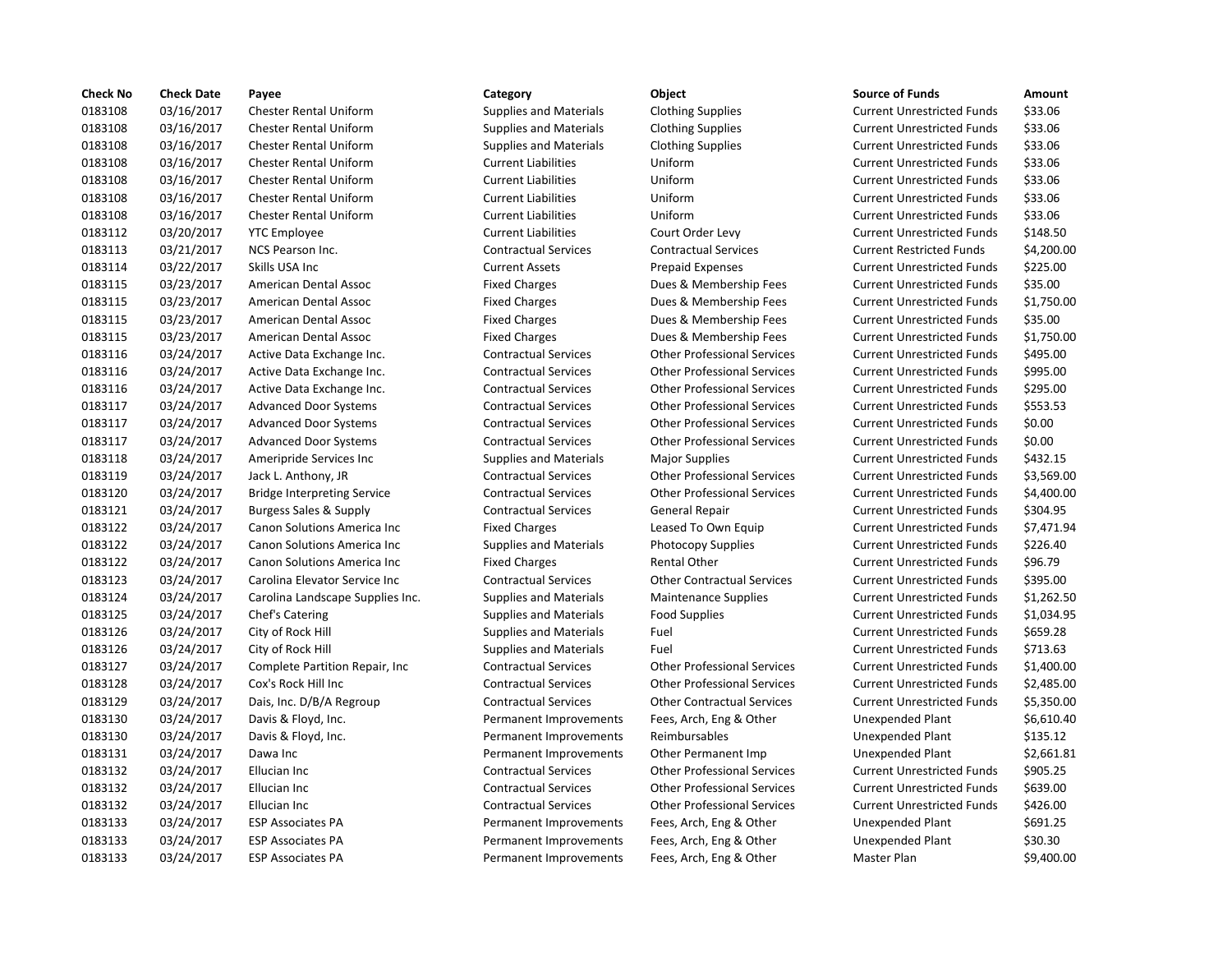| <b>Check No</b> | <b>Check Date</b> | Payee                                   | Category                      | Object                             | <b>Source of Funds</b>            | Amount    |
|-----------------|-------------------|-----------------------------------------|-------------------------------|------------------------------------|-----------------------------------|-----------|
| 0183134         | 03/24/2017        | Fastenal                                | <b>Contractual Services</b>   | <b>Other Contractual Services</b>  | <b>Current Unrestricted Funds</b> | \$10.82   |
| 0183134         | 03/24/2017        | Fastenal                                | <b>Contractual Services</b>   | <b>Other Contractual Services</b>  | <b>Current Unrestricted Funds</b> | \$11.93   |
| 0183135         | 03/24/2017        | Fire Pro Inc                            | <b>Contractual Services</b>   | <b>Other Professional Services</b> | <b>Current Unrestricted Funds</b> | \$85.00   |
| 0183135         | 03/24/2017        | Fire Pro Inc                            | <b>Contractual Services</b>   | <b>Other Professional Services</b> | <b>Current Unrestricted Funds</b> | \$75.00   |
| 0183135         | 03/24/2017        | Fire Pro Inc                            | <b>Contractual Services</b>   | <b>Other Professional Services</b> | <b>Current Unrestricted Funds</b> | \$138.00  |
| 0183136         | 03/24/2017        | Fortune Academy Inc                     | <b>Contractual Services</b>   | <b>Other Professional Services</b> | <b>Current Unrestricted Funds</b> | \$9,377.1 |
| 0183137         | 03/24/2017        | Gala Affairs Party Rentals              | <b>Contractual Services</b>   | <b>Other Contractual Services</b>  | <b>Current Unrestricted Funds</b> | \$186.02  |
| 0183138         | 03/24/2017        | Galls, an Aramark Company               | <b>Supplies and Materials</b> | <b>Clothing Supplies</b>           | <b>Current Unrestricted Funds</b> | \$45.85   |
| 0183138         | 03/24/2017        | Galls, an Aramark Company               | <b>Supplies and Materials</b> | <b>Clothing Supplies</b>           | <b>Current Unrestricted Funds</b> | \$183.54  |
| 0183138         | 03/24/2017        | Galls, an Aramark Company               | <b>Supplies and Materials</b> | <b>Clothing Supplies</b>           | <b>Current Unrestricted Funds</b> | \$456.70  |
| 0183138         | 03/24/2017        | Galls, an Aramark Company               | <b>Supplies and Materials</b> | <b>Clothing Supplies</b>           | <b>Current Unrestricted Funds</b> | \$181.38  |
| 0183139         | 03/24/2017        | Graybar Electric Co                     | <b>Contractual Services</b>   | <b>General Repair</b>              | <b>Current Unrestricted Funds</b> | \$155.00  |
| 0183139         | 03/24/2017        | Graybar Electric Co                     | <b>Contractual Services</b>   | <b>General Repair</b>              | <b>Current Unrestricted Funds</b> | \$264.97  |
| 0183139         | 03/24/2017        | Graybar Electric Co                     | <b>Supplies and Materials</b> | <b>Other Supplies</b>              | <b>County Projects</b>            | \$49,909  |
| 0183139         | 03/24/2017        | Graybar Electric Co                     | <b>Supplies and Materials</b> | <b>Other Supplies</b>              | <b>County Projects</b>            | \$45,184  |
| 0183139         | 03/24/2017        | Graybar Electric Co                     | <b>Supplies and Materials</b> | <b>Other Supplies</b>              | <b>County Projects</b>            | \$3,591.8 |
| 0183140         | 03/24/2017        | <b>Herald Publishing</b>                | <b>Contractual Services</b>   | Advertising                        | <b>Current Unrestricted Funds</b> | \$28.08   |
| 0183141         | 03/24/2017        | Interior Plantscapes Llc                | <b>Contractual Services</b>   | <b>Other Professional Services</b> | <b>Current Unrestricted Funds</b> | \$305.00  |
| 0183142         | 03/24/2017        | Lowes Home Centers                      | <b>Contractual Services</b>   | General Repair                     | <b>Current Unrestricted Funds</b> | \$237.85  |
| 0183142         | 03/24/2017        | Lowes Home Centers                      | <b>Contractual Services</b>   | General Repair                     | <b>Current Unrestricted Funds</b> | \$40.64   |
| 0183142         | 03/24/2017        | Lowes Home Centers                      | <b>Contractual Services</b>   | <b>General Repair</b>              | <b>Current Unrestricted Funds</b> | \$18.26   |
| 0183142         | 03/24/2017        | Lowes Home Centers                      | <b>Contractual Services</b>   | General Repair                     | <b>Current Unrestricted Funds</b> | $$-37.88$ |
| 0183142         | 03/24/2017        | Lowes Home Centers                      | <b>Contractual Services</b>   | <b>General Repair</b>              | <b>Current Unrestricted Funds</b> | \$37.88   |
| 0183142         | 03/24/2017        | Lowes Home Centers                      | <b>Contractual Services</b>   | <b>General Repair</b>              | <b>Current Unrestricted Funds</b> | \$21.24   |
| 0183143         | 03/24/2017        | ManagedPrint Inc                        | <b>Contractual Services</b>   | Printing                           | <b>Current Unrestricted Funds</b> | \$1,658.1 |
| 0183144         | 03/24/2017        | Manufacturing Skill Standards Counc     | <b>Contractual Services</b>   | <b>Other Professional Services</b> | <b>Current Unrestricted Funds</b> | \$10.00   |
| 0183144         | 03/24/2017        | Manufacturing Skill Standards Counc     | <b>Contractual Services</b>   | <b>Other Professional Services</b> | <b>Current Unrestricted Funds</b> | \$10.00   |
| 0183144         | 03/24/2017        | Manufacturing Skill Standards Counc     | <b>Contractual Services</b>   | <b>Other Professional Services</b> | <b>Current Unrestricted Funds</b> | \$10.00   |
| 0183144         | 03/24/2017        | Manufacturing Skill Standards Counc     | <b>Contractual Services</b>   | <b>Other Professional Services</b> | <b>Current Unrestricted Funds</b> | \$560.00  |
| 0183145         | 03/24/2017        | McWaters Inc                            | <b>Supplies and Materials</b> | <b>Office Supplies</b>             | <b>Current Unrestricted Funds</b> | \$225.00  |
| 0183146         | 03/24/2017        | <b>Melanie Rowe Catering</b>            | <b>Supplies and Materials</b> | <b>Food Supplies</b>               | <b>Current Unrestricted Funds</b> | \$2,704.2 |
| 0183147         | 03/24/2017        | Merus Refreshment Services Inc          | <b>Supplies and Materials</b> | <b>Food Supplies</b>               | <b>Current Unrestricted Funds</b> | \$604.11  |
| 0183147         | 03/24/2017        | Merus Refreshment Services Inc          | <b>Supplies and Materials</b> | <b>Food Supplies</b>               | <b>Current Unrestricted Funds</b> | \$178.05  |
| 0183148         | 03/24/2017        | Mid-Carolina Ahec, Inc.                 | <b>Contractual Services</b>   | <b>Other Professional Services</b> | <b>Current Unrestricted Funds</b> | \$76.00   |
| 0183148         | 03/24/2017        | Mid-Carolina Ahec, Inc.                 | <b>Fixed Charges</b>          | Dues & Membership Fees             | <b>Current Unrestricted Funds</b> | \$76.00   |
| 0183148         | 03/24/2017        | Mid-Carolina Ahec, Inc.                 | <b>Fixed Charges</b>          | Dues & Membership Fees             | <b>Current Unrestricted Funds</b> | \$4.00    |
| 0183149         | 03/24/2017        | Ontario Investments, Inc.               | <b>Fixed Charges</b>          | Leased To Own Equip                | <b>Current Unrestricted Funds</b> | \$1,730.1 |
| 0183150         | 03/24/2017        | <b>Porter Paints</b>                    | <b>Contractual Services</b>   | General Repair                     | <b>Current Unrestricted Funds</b> | \$208.82  |
| 0183151         | 03/24/2017        | Praxair Distribution Inc                | <b>Supplies and Materials</b> | <b>Education Supplies</b>          | <b>Current Unrestricted Funds</b> | \$635.99  |
| 0183151         | 03/24/2017        | Praxair Distribution Inc                | <b>Supplies and Materials</b> | <b>Education Supplies</b>          | <b>Current Unrestricted Funds</b> | \$282.66  |
| 0183151         | 03/24/2017        | Praxair Distribution Inc                | <b>Supplies and Materials</b> | <b>Education Supplies</b>          | <b>Current Unrestricted Funds</b> | \$638.79  |
| 0183152         | 03/24/2017        | <b>Radco Construction Services Inc.</b> | <b>Contractual Services</b>   | <b>Other Professional Services</b> | <b>Current Unrestricted Funds</b> | \$641.08  |
| 0183153         | 03/24/2017        | <b>Record Storage Systems</b>           | <b>Contractual Services</b>   | Data Processing Serv               | <b>Current Unrestricted Funds</b> | \$146.96  |
| 0183154         | 03/24/2017        | <b>Recorded Books</b>                   | Equipment                     | Library Books, Maps & Film         | <b>Current Unrestricted Funds</b> | \$39.99   |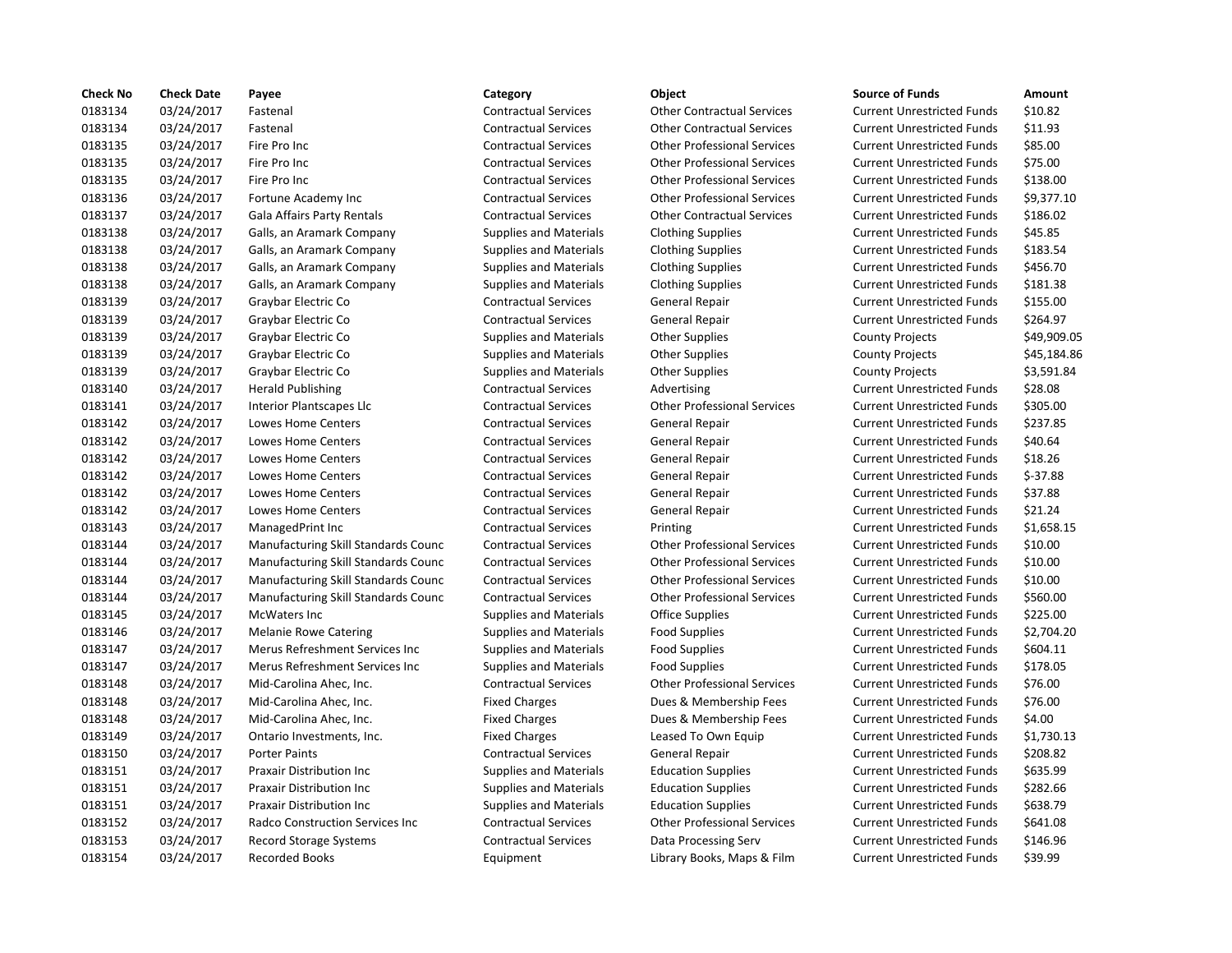| <b>Check No</b> | <b>Check Date</b> | Payee                               | Category                      | Object                             | <b>Source of Funds</b>            | Amount    |
|-----------------|-------------------|-------------------------------------|-------------------------------|------------------------------------|-----------------------------------|-----------|
| 0183154         | 03/24/2017        | <b>Recorded Books</b>               | Equipment                     | Library Books, Maps & Film         | <b>Current Unrestricted Funds</b> | \$25.29   |
| 0183154         | 03/24/2017        | <b>Recorded Books</b>               | Equipment                     | Library Books, Maps & Film         | <b>Current Unrestricted Funds</b> | \$112.80  |
| 0183154         | 03/24/2017        | <b>Recorded Books</b>               | Equipment                     | Library Books, Maps & Film         | <b>Current Unrestricted Funds</b> | \$21.15   |
| 0183155         | 03/24/2017        | Rock Hill Police Department         | <b>Contractual Services</b>   | <b>Other Contractual Services</b>  | <b>Current Unrestricted Funds</b> | \$150.00  |
| 0183156         | 03/24/2017        | Siteone Landscape Supply, Llc       | <b>Supplies and Materials</b> | <b>Maintenance Supplies</b>        | <b>Current Unrestricted Funds</b> | \$529.65  |
| 0183157         | 03/24/2017        | <b>Snipes</b>                       | <b>Supplies and Materials</b> | Janitorial Supplies                | <b>Current Unrestricted Funds</b> | \$17.66   |
| 0183158         | 03/24/2017        | Staffmark                           | <b>Contractual Services</b>   | <b>Other Contractual Services</b>  | <b>Current Unrestricted Funds</b> | \$522.59  |
| 0183158         | 03/24/2017        | Staffmark                           | <b>Contractual Services</b>   | <b>Other Contractual Services</b>  | <b>Current Unrestricted Funds</b> | \$522.59  |
| 0183158         | 03/24/2017        | Staffmark                           | <b>Contractual Services</b>   | <b>Other Contractual Services</b>  | <b>Current Unrestricted Funds</b> | \$522.59  |
| 0183158         | 03/24/2017        | Staffmark                           | <b>Contractual Services</b>   | <b>Other Contractual Services</b>  | <b>Current Unrestricted Funds</b> | \$293.20  |
| 0183158         | 03/24/2017        | Staffmark                           | <b>Contractual Services</b>   | <b>Other Contractual Services</b>  | <b>Current Unrestricted Funds</b> | \$293.20  |
| 0183158         | 03/24/2017        | Staffmark                           | <b>Contractual Services</b>   | <b>Other Contractual Services</b>  | <b>Current Unrestricted Funds</b> | \$293.20  |
| 0183158         | 03/24/2017        | Staffmark                           | <b>Contractual Services</b>   | <b>Other Professional Services</b> | <b>Current Unrestricted Funds</b> | \$293.20  |
| 0183158         | 03/24/2017        | Staffmark                           | <b>Contractual Services</b>   | <b>Other Professional Services</b> | <b>Current Unrestricted Funds</b> | \$293.20  |
| 0183158         | 03/24/2017        | Staffmark                           | <b>Contractual Services</b>   | <b>Other Professional Services</b> | <b>Current Unrestricted Funds</b> | \$293.20  |
| 0183159         | 03/24/2017        | Stericycle Inc                      | <b>Contractual Services</b>   | <b>Other Professional Services</b> | <b>Current Unrestricted Funds</b> | \$75.72   |
| 0183159         | 03/24/2017        | Stericycle Inc                      | <b>Contractual Services</b>   | <b>Other Professional Services</b> | <b>Current Unrestricted Funds</b> | \$131.24  |
| 0183159         | 03/24/2017        | Stericycle Inc                      | <b>Contractual Services</b>   | <b>Other Professional Services</b> | <b>Current Unrestricted Funds</b> | \$282.67  |
| 0183159         | 03/24/2017        | Stericycle Inc                      | <b>Contractual Services</b>   | <b>Other Professional Services</b> | <b>Current Unrestricted Funds</b> | \$15.14   |
| 0183160         | 03/24/2017        | Strata Information Group Inc.       | <b>Contractual Services</b>   | <b>Other Contractual Services</b>  | <b>Current Unrestricted Funds</b> | \$165.00  |
| 0183161         | 03/24/2017        | Tapfin                              | <b>Contractual Services</b>   | <b>Other Professional Services</b> | <b>Current Unrestricted Funds</b> | \$12,897  |
| 0183162         | 03/24/2017        | Terminix Service Inc                | <b>Contractual Services</b>   | <b>Other Contractual Services</b>  | <b>Current Unrestricted Funds</b> | \$55.00   |
| 0183162         | 03/24/2017        | Terminix Service Inc                | <b>Contractual Services</b>   | <b>Other Contractual Services</b>  | <b>Current Unrestricted Funds</b> | \$90.00   |
| 0183163         | 03/24/2017        | Unified Av Systems                  | <b>Contractual Services</b>   | <b>Other Professional Services</b> | <b>Current Unrestricted Funds</b> | \$260.00  |
| 0183164         | 03/24/2017        | <b>Unifirst Corporation</b>         | <b>Contractual Services</b>   | <b>Other Professional Services</b> | <b>Current Unrestricted Funds</b> | \$98.93   |
| 0183165         | 03/24/2017        | <b>Waiter's Choice Catering</b>     | <b>Supplies and Materials</b> | <b>Food Supplies</b>               | <b>Current Unrestricted Funds</b> | \$1,918.0 |
| 0183165         | 03/24/2017        | <b>Waiter's Choice Catering</b>     | <b>Supplies and Materials</b> | <b>Food Supplies</b>               | <b>Current Unrestricted Funds</b> | \$546.53  |
| 0183166         | 03/24/2017        | Waste Management of the Carolinas   | <b>Contractual Services</b>   | <b>Utilities</b>                   | <b>Current Unrestricted Funds</b> | \$294.05  |
| 0183167         | 03/24/2017        | World Design Marketing              | <b>Contractual Services</b>   | <b>Other Professional Services</b> | <b>Current Unrestricted Funds</b> | \$1,050.0 |
| 0183168         | 03/24/2017        | Youvisit Llc                        | <b>Contractual Services</b>   | <b>Other Professional Services</b> | <b>Current Unrestricted Funds</b> | \$1,403.0 |
| 0183170         | 03/24/2017        | <b>Bank of America</b>              | <b>Current Liabilities</b>    | A/P Bank of America                | <b>Current Unrestricted Funds</b> | \$190,53  |
| 0183171         | 03/24/2017        | American Welding Society, Inc.      | <b>Contractual Services</b>   | <b>Other Professional Services</b> | <b>Current Unrestricted Funds</b> | \$175.00  |
| 0183172         | 03/24/2017        | American Welding Society, Inc.      | <b>Contractual Services</b>   | <b>Other Professional Services</b> | <b>Current Unrestricted Funds</b> | \$315.00  |
| 0183174         | 03/24/2017        | Chester Metropolitan District       | <b>Contractual Services</b>   | <b>Utilities</b>                   | <b>Current Unrestricted Funds</b> | \$85.43   |
| 0183175         | 03/24/2017        | <b>Materials Management Office</b>  | <b>Contractual Services</b>   | <b>Registration Fee</b>            | <b>Current Unrestricted Funds</b> | \$130.00  |
| 0183176         | 03/24/2017        | Sheriff's Foundation of Chester Cou | <b>Supplies and Materials</b> | <b>Other Supplies</b>              | <b>Current Unrestricted Funds</b> | \$300.00  |
| 0183177         | 03/27/2017        | Petty Cash                          | <b>Supplies and Materials</b> | <b>Office Supplies</b>             | <b>Current Unrestricted Funds</b> | \$8.98    |
| 0183177         | 03/27/2017        | Petty Cash                          | <b>Supplies and Materials</b> | <b>Food Supplies</b>               | <b>Current Unrestricted Funds</b> | \$16.47   |
| 0183177         | 03/27/2017        | Petty Cash                          | <b>Supplies and Materials</b> | <b>Education Supplies</b>          | <b>Current Unrestricted Funds</b> | \$96.36   |
| 0183177         | 03/27/2017        | Petty Cash                          | <b>Supplies and Materials</b> | <b>Other Supplies</b>              | <b>Current Unrestricted Funds</b> | \$25.98   |
| 0183177         | 03/27/2017        | Petty Cash                          | <b>Supplies and Materials</b> | <b>Education Supplies</b>          | <b>Current Unrestricted Funds</b> | \$15.26   |
| 0183177         | 03/27/2017        | Petty Cash                          | <b>Supplies and Materials</b> | <b>Education Supplies</b>          | <b>Current Unrestricted Funds</b> | \$10.54   |
| 0183180         | 03/29/2017        | <b>Business Card</b>                | Travel                        | Out of State Lodging               | <b>Current Unrestricted Funds</b> | \$1,324.1 |
| 0183180         | 03/29/2017        | <b>Business Card</b>                | Travel                        | Out of State Lodging               | <b>Current Unrestricted Funds</b> | \$757.76  |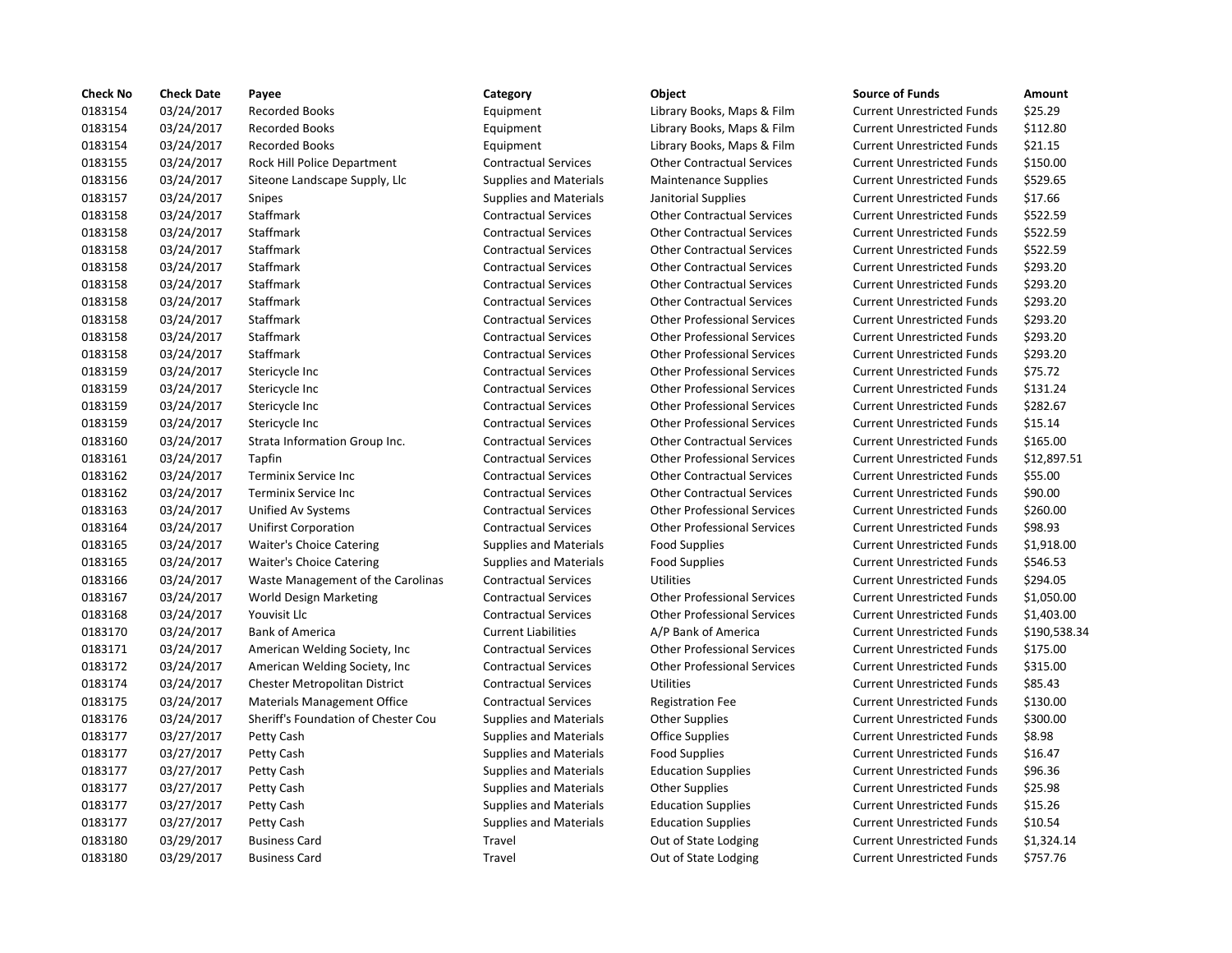| <b>Check No</b> | <b>Check Date</b> | Payee                                      | Category                      | Object                             | <b>Source of Funds</b>            | Amount     |
|-----------------|-------------------|--------------------------------------------|-------------------------------|------------------------------------|-----------------------------------|------------|
| 0183180         | 03/29/2017        | <b>Business Card</b>                       | Travel                        | Out of State Lodging               | <b>Current Unrestricted Funds</b> | \$672.72   |
| 0183180         | 03/29/2017        | <b>Business Card</b>                       | Travel                        | Out of State Air Trans             | <b>Current Unrestricted Funds</b> | \$50.00    |
| 0183180         | 03/29/2017        | <b>Business Card</b>                       | Travel                        | Out of State Lodging               | <b>Current Unrestricted Funds</b> | \$425.28   |
| 0183180         | 03/29/2017        | <b>Business Card</b>                       | Travel                        | Out of State Lodging               | <b>Current Unrestricted Funds</b> | \$497.28   |
| 0183180         | 03/29/2017        | <b>Business Card</b>                       | Travel                        | Out of State Lodging               | <b>Current Unrestricted Funds</b> | \$425.28   |
| 0183180         | 03/29/2017        | <b>Business Card</b>                       | <b>Contractual Services</b>   | <b>Other Contractual Services</b>  | <b>Current Unrestricted Funds</b> | \$608.63   |
| 0183180         | 03/29/2017        | <b>Business Card</b>                       | Travel                        | Out of State Air Trans             | <b>Current Unrestricted Funds</b> | \$120.00   |
| 0183180         | 03/29/2017        | <b>Business Card</b>                       | Travel                        | Out of State Misc Travel           | <b>Current Unrestricted Funds</b> | \$23.00    |
| 0183180         | 03/29/2017        | <b>Business Card</b>                       | Travel                        | Out of State Registration Fees     | <b>Current Unrestricted Funds</b> | \$2,699.0  |
| 0183180         | 03/29/2017        | <b>Business Card</b>                       | Travel                        | Out of State Other Trans           | <b>Current Unrestricted Funds</b> | \$40.00    |
| 0183180         | 03/29/2017        | <b>Business Card</b>                       | Travel                        | Out of State Other Trans           | <b>Current Unrestricted Funds</b> | \$31.50    |
| 0183180         | 03/29/2017        | <b>Business Card</b>                       | Travel                        | Out of State Other Trans           | <b>Current Unrestricted Funds</b> | \$63.50    |
| 0183181         | 03/30/2017        | Academic Marketing Services, LLC           | <b>Current Assets</b>         | <b>Prepaid Expenses</b>            | <b>Current Unrestricted Funds</b> | $$-12,638$ |
| 0183181         | 03/30/2017        | Academic Marketing Services, LLC           | <b>Contractual Services</b>   | Printing                           | <b>Current Unrestricted Funds</b> | \$35,710   |
| 0183181         | 03/30/2017        | Academic Marketing Services, LLC           | <b>Contractual Services</b>   | Printing                           | <b>Current Unrestricted Funds</b> | \$12,626   |
| 0183181         | 03/30/2017        | Academic Marketing Services, LLC           | <b>Contractual Services</b>   | Printing                           | <b>Current Unrestricted Funds</b> | \$3,690.0  |
| 0183182         | 03/30/2017        | Canon Solutions America Inc                | <b>Fixed Charges</b>          | Leased To Own Equip                | <b>Current Unrestricted Funds</b> | \$7,524.8  |
| 0183183         | 03/30/2017        | <b>Chester County Sheriff's Office Att</b> | <b>Contractual Services</b>   | <b>Other Contractual Services</b>  | <b>Current Unrestricted Funds</b> | \$887.50   |
| 0183183         | 03/30/2017        | <b>Chester County Sheriff's Office Att</b> | <b>Contractual Services</b>   | <b>Other Contractual Services</b>  | <b>Current Unrestricted Funds</b> | \$887.50   |
| 0183184         | 03/30/2017        | Government Finance Officers Assoc o        | Travel                        | In State Registration Fee          | <b>Current Unrestricted Funds</b> | \$95.00    |
| 0183184         | 03/30/2017        | Government Finance Officers Assoc o        | Travel                        | In State Registration Fee          | <b>Current Unrestricted Funds</b> | \$0.00     |
| 0183185         | 03/30/2017        | <b>Recorded Books</b>                      | Equipment                     | Library Books, Maps & Film         | <b>Current Unrestricted Funds</b> | \$39.95    |
| 0183186         | 03/30/2017        | Tapfin                                     | <b>Contractual Services</b>   | <b>Other Professional Services</b> | <b>Current Unrestricted Funds</b> | \$7,788.7  |
| 0183188         | 03/30/2017        | Ahern Rentals, Inc.                        | <b>Current Assets</b>         | <b>Prepaid Expenses</b>            | <b>Current Unrestricted Funds</b> | \$28,028   |
| 0183189         | 03/30/2017        | Lake Junaluska Assembly, Inc.              | <b>Current Assets</b>         | <b>Prepaid Expenses</b>            | <b>Current Unrestricted Funds</b> | \$4,940.0  |
| 0183191         | 03/30/2017        | Society for Human Resource Mgt             | <b>Supplies and Materials</b> | <b>Education Supplies</b>          | <b>Current Unrestricted Funds</b> | \$198.00   |
| 0183191         | 03/30/2017        | Society for Human Resource Mgt             | <b>Supplies and Materials</b> | <b>Education Supplies</b>          | <b>Current Unrestricted Funds</b> | \$4,905.0  |
| 0183192         | 03/30/2017        | Richard H. Heckard CPA                     | <b>Contractual Services</b>   | <b>Other Professional Services</b> | <b>Current Unrestricted Funds</b> | \$300.00   |
| 0183192         | 03/30/2017        | Richard H. Heckard CPA                     | <b>Contractual Services</b>   | <b>Other Professional Services</b> | <b>Current Unrestricted Funds</b> | \$0.00     |
| 0183216         | 03/31/2017        | Barnes and Noble College Bookstore         | <b>Current Liabilities</b>    | A/P Student Barnes & Noble         | <b>Current Unrestricted Funds</b> | \$29,220   |
| 0183217         | 03/31/2017        | Barnes and Noble College Bookstore         | <b>Current Liabilities</b>    | A/P CE Students Barnes & Noble     | <b>Current Unrestricted Funds</b> | \$280.36   |
| 0183218         | 03/31/2017        | Barnes and Noble College Bookstore         | <b>Current Liabilities</b>    | A/P College Barnes & Noble         | <b>Current Unrestricted Funds</b> | \$974.95   |
| 0183219         | 03/31/2017        | <b>Chester Rental Uniform</b>              | <b>Supplies and Materials</b> | <b>Clothing Supplies</b>           | <b>Current Unrestricted Funds</b> | \$33.06    |
| 0183219         | 03/31/2017        | <b>Chester Rental Uniform</b>              | <b>Supplies and Materials</b> | <b>Clothing Supplies</b>           | <b>Current Unrestricted Funds</b> | \$33.06    |
| 0183219         | 03/31/2017        | <b>Chester Rental Uniform</b>              | <b>Supplies and Materials</b> | <b>Clothing Supplies</b>           | <b>Current Unrestricted Funds</b> | \$33.06    |
| 0183219         | 03/31/2017        | <b>Chester Rental Uniform</b>              | <b>Supplies and Materials</b> | <b>Clothing Supplies</b>           | <b>Current Unrestricted Funds</b> | \$33.06    |
| 0183219         | 03/31/2017        | <b>Chester Rental Uniform</b>              | <b>Current Liabilities</b>    | Uniform                            | <b>Current Unrestricted Funds</b> | \$33.06    |
| 0183219         | 03/31/2017        | <b>Chester Rental Uniform</b>              | <b>Current Liabilities</b>    | Uniform                            | <b>Current Unrestricted Funds</b> | \$33.06    |
| 0183219         | 03/31/2017        | Chester Rental Uniform                     | <b>Current Liabilities</b>    | Uniform                            | <b>Current Unrestricted Funds</b> | \$33.06    |
| 0183219         | 03/31/2017        | <b>Chester Rental Uniform</b>              | <b>Current Liabilities</b>    | Uniform                            | <b>Current Unrestricted Funds</b> | \$33.06    |
| 0183220         | 03/31/2017        | Department of Administration               | <b>Supplies and Materials</b> | Postage                            | <b>Current Unrestricted Funds</b> | \$37.50    |
| 0183221         | 03/31/2017        | Reserve Account                            | <b>Supplies and Materials</b> | Postage                            | <b>Current Unrestricted Funds</b> | \$6,000.0  |
| E0007407        | 03/01/2017        | <b>YTC Employee</b>                        | Travel                        | In State Meals                     | <b>Current Restricted Funds</b>   | \$57.00    |
| E0007407        | 03/01/2017        | <b>YTC Employee</b>                        | Travel                        | In State Priv Auto                 | <b>Current Restricted Funds</b>   | \$312.16   |

# Travel **1831** Out of State Lodging Current Unrestricted Funds \$672.72 Travel **2018** Out of State Air Trans Current Unrestricted Funds 550.00 Travel **1831** Out of State Lodging Current Unrestricted Funds 5425.28 Travel **2018** Out of State Lodging Current Unrestricted Funds \$497.28 Travel **1831** Out of State Lodging Current Unrestricted Funds \$425.28 Contractual Services **Other Contractual Services** Current Unrestricted Funds \$608.63 Travel **12018** Out of State Air Trans Current Unrestricted Funds \$120.00 Travel **23.00** Out of State Misc Travel Current Unrestricted Funds \$23.00 Travel **218180** Out of State Registration Fees Current Unrestricted Funds \$2,699.00 Travel **240.00** Out of State Other Trans Current Unrestricted Funds \$40.00 Travel **2008** Out of State Other Trans Current Unrestricted Funds 531.50 Travel **1831** Out of State Other Trans Current Unrestricted Funds \$63.50 0183181 03/30/2017 Academic Marketing Services, LLC Current Assets Prepaid Expenses Current Unrestricted Funds \$-12,638.00 0183181 03/30/2017 Academic Marketing Services, LLC Contractual Services Printing Current Unrestricted Funds \$35,710.00 0183181 03/30/2017 Academic Marketing Services, LLC Contractual Services Printing Current Unrestricted Funds \$12,626.88 0183181 03/30/2017 Academic Marketing Services, LLC Contractual Services Printing Current Unrestricted Funds \$3,690.00 Fixed Charges **Deased To Own Equip Current Unrestricted Funds** \$7,524.87 Att Contractual Services Other Contractual Services Current Unrestricted Funds \$887.50 0183183 03/30/2017 Chester County Sheriff's Office Att Contractual Services Other Contractual Services Current Unrestricted Funds \$887.50 0183184 03/30/2017 Government Finance Officers Assoc o Travel In State Registration Fee Current Unrestricted Funds \$95.00 oco Travel and Travel In State Registration Fee Current Unrestricted Funds \$0.00 0183185 03/30/2017 Recorded Books Equipment Library Books, Maps & Film Current Unrestricted Funds \$39.95 0183186 03/30/2017 Tapfin Contractual Services Other Professional Services Current Unrestricted Funds \$7,788.77 0183188 03/30/2017 Ahern Rentals, Inc. Current Assets Prepaid Expenses Current Unrestricted Funds \$28,028.65 Ourrent Assets **1.2017 Current Assets** Prepaid Expenses Current Unrestricted Funds \$4,940.00 0183191 03/30/2017 Society for Human Resource Mgt Supplies and Materials Education Supplies Current Unrestricted Funds \$198.00 t 5upplies and Materials and Education Supplies Current Unrestricted Funds 54,905.00 0183192 03/30/2017 Richard H. Heckard CPA Contractual Services Other Professional Services Current Unrestricted Funds \$300.00 Contractual Services **Other Professional Services** Current Unrestricted Funds \$0.00 0183216 03/31/2017 Barnes and Noble College Bookstore Current Liabilities A/P Student Barnes & Noble Current Unrestricted Funds \$29,220.52 orde Current Liabilities **A/P CE Students Barnes & Noble** Current Unrestricted Funds \$280.36 ond Current Liabilities A/P College Barnes & Noble Current Unrestricted Funds \$974.95 0183219 03/31/2017 Chester Rental Uniform Supplies and Materials Clothing Supplies Current Unrestricted Funds \$33.06 0183219 03/31/2017 Chester Rental Uniform Supplies and Materials Clothing Supplies Current Unrestricted Funds \$33.06 0183219 03/31/2017 Chester Rental Uniform Supplies and Materials Clothing Supplies Current Unrestricted Funds \$33.06 0183219 03/31/2017 Chester Rental Uniform Supplies and Materials Clothing Supplies Current Unrestricted Funds \$33.06 0183219 03/31/2017 Chester Rental Uniform Current Liabilities Uniform Current Unrestricted Funds \$33.06 0183219 03/31/2017 Chester Rental Uniform Current Liabilities Uniform Current Unrestricted Funds \$33.06 0183219 03/31/2017 Chester Rental Uniform Current Liabilities Uniform Current Unrestricted Funds \$33.06 0183219 03/31/2017 Chester Rental Uniform Current Liabilities Uniform Current Unrestricted Funds \$33.06 0183220 03/31/2017 Department of Administration Supplies and Materials Postage Current Unrestricted Funds \$37.50 0183221 03/31/2017 Reserve Account Supplies and Materials Postage Current Unrestricted Funds \$6,000.00 Travel **EXECUTE:** In State Meals Current Restricted Funds \$57.00 Travel Travel **In State Priv Auto** Current Restricted Funds \$312.16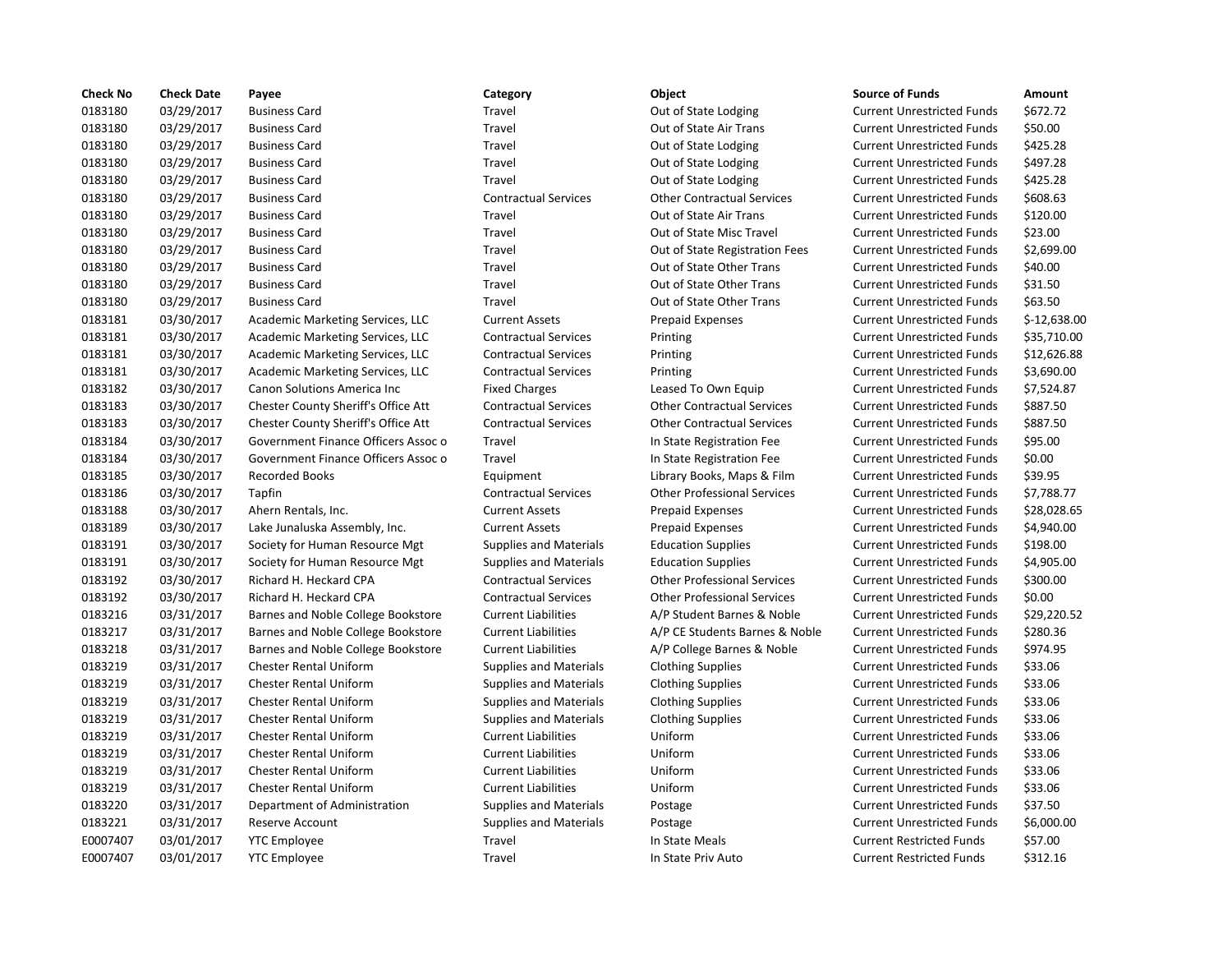| <b>Check No</b> | <b>Check Date</b> | Payee               | Category | Object                    | <b>Source of Funds</b>            | Amount   |
|-----------------|-------------------|---------------------|----------|---------------------------|-----------------------------------|----------|
| E0007407        | 03/01/2017        | <b>YTC Employee</b> | Travel   | In State Misc Travel Exp  | <b>Current Restricted Funds</b>   | \$6.00   |
| E0007407        | 03/01/2017        | <b>YTC Employee</b> | Travel   | In State Lodging          | <b>Current Restricted Funds</b>   | \$625.47 |
| E0007408        | 03/07/2017        | <b>YTC</b> Employee | Travel   | Out of State Meals        | <b>Current Unrestricted Funds</b> | \$24.30  |
| E0007409        | 03/10/2017        | <b>YTC Employee</b> | Travel   | In State Meals            | <b>Current Unrestricted Funds</b> | \$50.00  |
| E0007410        | 03/10/2017        | <b>YTC</b> Employee | Travel   | In State Priv Auto        | <b>Current Unrestricted Funds</b> | \$213.80 |
| E0007411        | 03/10/2017        | <b>YTC Employee</b> | Travel   | Non Deductible Meals      | <b>Current Unrestricted Funds</b> | \$7.00   |
| E0007412        | 03/10/2017        | <b>YTC Employee</b> | Travel   | In State Meals            | <b>Current Unrestricted Funds</b> | \$38.00  |
| E0007412        | 03/10/2017        | <b>YTC</b> Employee | Travel   | In State Lodging          | <b>Current Unrestricted Funds</b> | \$228.22 |
| E0007412        | 03/10/2017        | <b>YTC Employee</b> | Travel   | In State Priv Auto        | <b>Current Unrestricted Funds</b> | \$166.32 |
| E0007413        | 03/10/2017        | <b>YTC Employee</b> | Travel   | In State Priv Auto        | <b>Current Unrestricted Funds</b> | \$21.78  |
| E0007414        | 03/10/2017        | <b>YTC Employee</b> | Travel   | In State Priv Auto        | <b>Current Unrestricted Funds</b> | \$65.34  |
| E0007415        | 03/10/2017        | <b>YTC Employee</b> | Travel   | In State Priv Auto        | <b>Current Unrestricted Funds</b> | \$98.11  |
| E0007416        | 03/10/2017        | <b>YTC Employee</b> | Travel   | In State Priv Auto        | <b>Current Unrestricted Funds</b> | \$498.96 |
| E0007417        | 03/10/2017        | <b>YTC</b> Employee | Travel   | In State Priv Auto        | <b>Current Unrestricted Funds</b> | \$154.44 |
| E0007417        | 03/10/2017        | <b>YTC Employee</b> | Travel   | In State Meals            | <b>Current Unrestricted Funds</b> | \$44.00  |
| E0007418        | 03/10/2017        | <b>YTC Employee</b> | Travel   | In State Priv Auto        | <b>Current Unrestricted Funds</b> | \$87.12  |
| E0007419        | 03/10/2017        | <b>YTC Employee</b> | Travel   | In State Meals            | <b>Current Unrestricted Funds</b> | \$43.00  |
| E0007420        | 03/10/2017        | <b>YTC Employee</b> | Travel   | Out of State Air Trans    | <b>Current Unrestricted Funds</b> | \$50.00  |
| E0007420        | 03/10/2017        | <b>YTC Employee</b> | Travel   | Out of State Other Trans  | <b>Current Unrestricted Funds</b> | \$50.00  |
| E0007420        | 03/10/2017        | <b>YTC Employee</b> | Travel   | Out of State Meals        | <b>Current Unrestricted Funds</b> | \$34.00  |
| E0007421        | 03/10/2017        | <b>YTC Employee</b> | Travel   | Out of State Priv Auto    | <b>Current Unrestricted Funds</b> | \$32.17  |
| E0007422        | 03/10/2017        | <b>YTC Employee</b> | Travel   | In State Meals            | <b>Current Unrestricted Funds</b> | \$37.00  |
| E0007422        | 03/10/2017        | <b>YTC Employee</b> | Travel   | In State Priv Auto        | <b>Current Unrestricted Funds</b> | \$169.29 |
| E0007422        | 03/10/2017        | <b>YTC Employee</b> | Travel   | In State Lodging          | <b>Current Unrestricted Funds</b> | \$233.10 |
| E0007422        | 03/10/2017        | <b>YTC Employee</b> | Travel   | In State Misc Travel Exp  | <b>Current Unrestricted Funds</b> | \$14.00  |
| E0007423        | 03/10/2017        | <b>YTC Employee</b> | Travel   | In State Priv Auto        | <b>Current Unrestricted Funds</b> | \$82.20  |
| E0007424        | 03/10/2017        | <b>YTC Employee</b> | Travel   | Out of State Misc Travel  | <b>Current Unrestricted Funds</b> | \$28.00  |
| E0007424        | 03/10/2017        | <b>YTC Employee</b> | Travel   | Out of State Other Trans  | <b>Current Unrestricted Funds</b> | \$30.92  |
| E0007424        | 03/10/2017        | <b>YTC Employee</b> | Travel   | <b>Out of State Meals</b> | <b>Current Unrestricted Funds</b> | \$70.00  |
| E0007424        | 03/10/2017        | <b>YTC Employee</b> | Travel   | Out of State Air Trans    | <b>Current Unrestricted Funds</b> | \$50.00  |
| E0007424        | 03/10/2017        | <b>YTC Employee</b> | Travel   | Out of State Priv Auto    | <b>Current Unrestricted Funds</b> | \$42.07  |
| E0007425        | 03/15/2017        | <b>YTC Employee</b> | Travel   | In State Priv Auto        | <b>Current Unrestricted Funds</b> | \$25.14  |
| E0007426        | 03/15/2017        | <b>YTC Employee</b> | Travel   | In State Meals            | <b>Current Unrestricted Funds</b> | \$43.00  |
| E0007426        | 03/15/2017        | <b>YTC Employee</b> | Travel   | In State Priv Auto        | <b>Current Unrestricted Funds</b> | \$200.27 |
| E0007427        | 03/15/2017        | <b>YTC Employee</b> | Travel   | In State Priv Auto        | <b>Current Unrestricted Funds</b> | \$58.46  |
| E0007428        | 03/16/2017        | <b>YTC Employee</b> | Travel   | In State Meals            | <b>Current Unrestricted Funds</b> | \$4.16   |
| E0007428        | 03/16/2017        | <b>YTC Employee</b> | Travel   | In State Priv Auto        | <b>Current Unrestricted Funds</b> | \$161.57 |
| E0007428        | 03/16/2017        | <b>YTC Employee</b> | Travel   | In State Lodging          | <b>Current Unrestricted Funds</b> | \$317.46 |
| E0007429        | 03/16/2017        | <b>YTC Employee</b> | Travel   | In State Lodging          | <b>Current Unrestricted Funds</b> | \$82.32  |
| E0007429        | 03/16/2017        | <b>YTC Employee</b> | Travel   | In State Meals            | <b>Current Unrestricted Funds</b> | \$33.00  |
| E0007430        | 03/16/2017        | <b>YTC Employee</b> | Travel   | In State Priv Auto        | <b>Current Unrestricted Funds</b> | \$171.04 |
| E0007431        | 03/16/2017        | <b>YTC Employee</b> | Travel   | In State Priv Auto        | <b>Current Unrestricted Funds</b> | \$30.30  |
| E0007432        | 03/16/2017        | <b>YTC Employee</b> | Travel   | In State Priv Auto        | <b>Current Unrestricted Funds</b> | \$14.00  |
| E0007433        | 03/16/2017        | <b>YTC Employee</b> | Travel   | In State Priv Auto        | <b>Current Unrestricted Funds</b> | \$7.00   |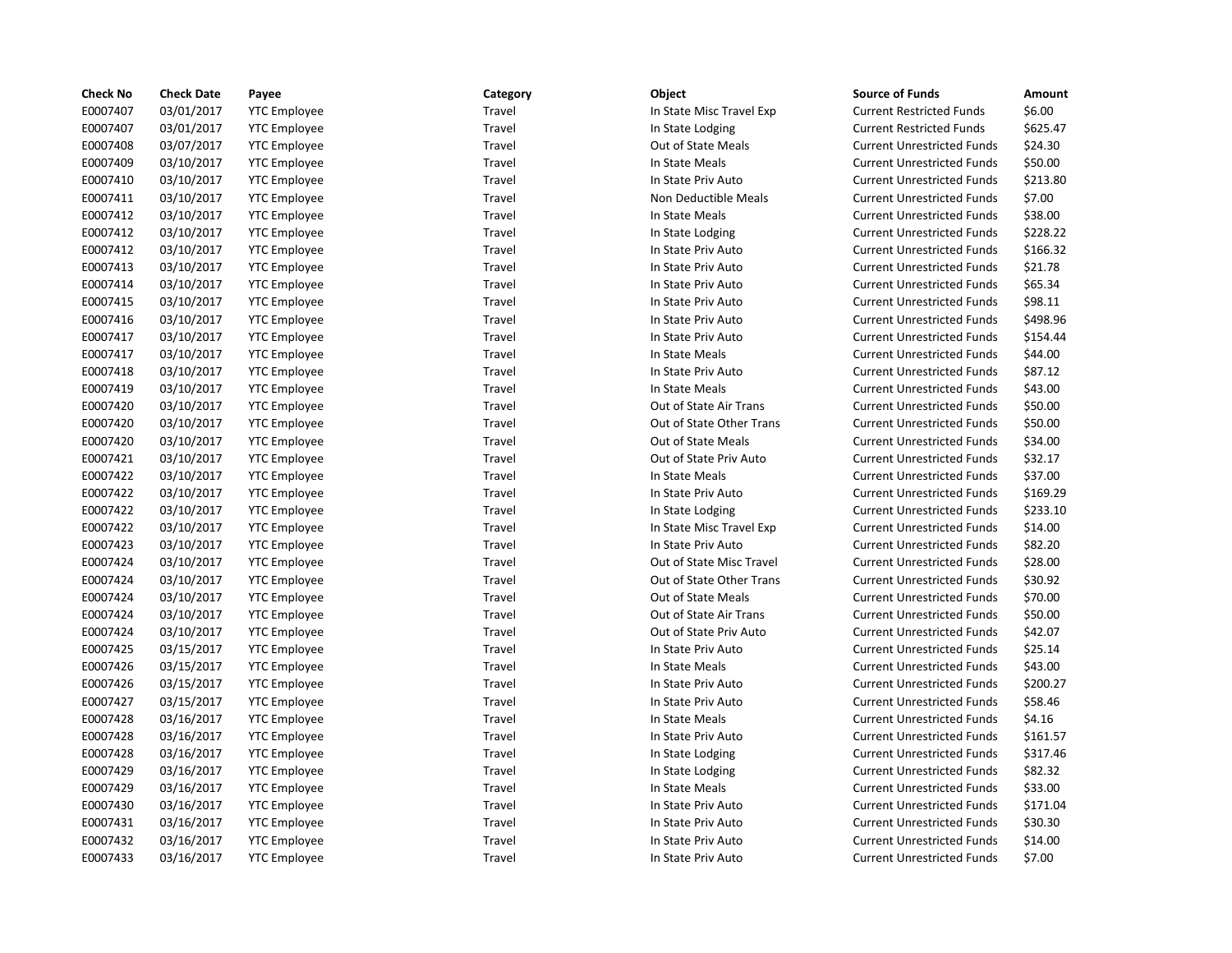| <b>Check No</b> | <b>Check Date</b> | Payee               | Category | Object                   | <b>Source of Funds</b>            | Amount   |
|-----------------|-------------------|---------------------|----------|--------------------------|-----------------------------------|----------|
| E0007434        | 03/16/2017        | <b>YTC Employee</b> | Travel   | In State Priv Auto       | <b>Current Unrestricted Funds</b> | \$275.16 |
| E0007435        | 03/16/2017        | <b>YTC</b> Employee | Travel   | In State Lodging         | <b>Current Unrestricted Funds</b> | \$50.00  |
| E0007436        | 03/16/2017        | <b>YTC</b> Employee | Travel   | In State Priv Auto       | <b>Current Unrestricted Funds</b> | \$161.88 |
| E0007437        | 03/16/2017        | <b>YTC Employee</b> | Travel   | In State Lodging         | <b>Current Unrestricted Funds</b> | \$233.10 |
| E0007437        | 03/16/2017        | <b>YTC</b> Employee | Travel   | In State Priv Auto       | <b>Current Unrestricted Funds</b> | \$169.29 |
| E0007437        | 03/16/2017        | <b>YTC</b> Employee | Travel   | In State Meals           | <b>Current Unrestricted Funds</b> | \$50.00  |
| E0007438        | 03/16/2017        | <b>YTC Employee</b> | Travel   | In State Meals           | <b>Current Unrestricted Funds</b> | \$50.00  |
| E0007439        | 03/16/2017        | <b>YTC Employee</b> | Travel   | Out of State Priv Auto   | <b>Current Unrestricted Funds</b> | \$252.22 |
| E0007440        | 03/16/2017        | <b>YTC</b> Employee | Travel   | Out of State Meals       | <b>Current Unrestricted Funds</b> | \$48.00  |
| E0007440        | 03/16/2017        | <b>YTC</b> Employee | Travel   | Out of State Other Trans | <b>Current Unrestricted Funds</b> | \$33.00  |
| E0007440        | 03/16/2017        | <b>YTC Employee</b> | Travel   | Out of State Misc Travel | <b>Current Unrestricted Funds</b> | \$30.00  |
| E0007440        | 03/16/2017        | <b>YTC</b> Employee | Travel   | Out of State Priv Auto   | <b>Current Unrestricted Funds</b> | \$26.73  |
| E0007440        | 03/16/2017        | <b>YTC</b> Employee | Travel   | Out of State Air Trans   | <b>Current Unrestricted Funds</b> | \$413.90 |
| E0007440        | 03/16/2017        | <b>YTC</b> Employee | Travel   | Out of State Lodging     | <b>Current Unrestricted Funds</b> | \$335.26 |
| E0007441        | 03/16/2017        | <b>YTC</b> Employee | Travel   | Out of State Meals       | <b>Current Unrestricted Funds</b> | \$18.00  |
| E0007442        | 03/16/2017        | <b>YTC Employee</b> | Travel   | In State Priv Auto       | <b>Current Unrestricted Funds</b> | \$36.64  |
| E0007443        | 03/16/2017        | <b>YTC</b> Employee | Travel   | Out of State Priv Auto   | <b>Current Unrestricted Funds</b> | \$30.50  |
| E0007443        | 03/16/2017        | <b>YTC</b> Employee | Travel   | In State Priv Auto       | <b>Current Unrestricted Funds</b> | \$35.77  |
| E0007444        | 03/16/2017        | <b>YTC Employee</b> | Travel   | In State Meals           | <b>Current Unrestricted Funds</b> | \$50.00  |
| E0007444        | 03/16/2017        | <b>YTC Employee</b> | Travel   | In State Priv Auto       | <b>Current Unrestricted Funds</b> | \$181.17 |
| E0007444        | 03/16/2017        | <b>YTC Employee</b> | Travel   | In State Lodging         | <b>Current Unrestricted Funds</b> | \$233.10 |
| E0007445        | 03/16/2017        | <b>YTC</b> Employee | Travel   | In State Lodging         | <b>Current Unrestricted Funds</b> | \$233.10 |
| E0007445        | 03/16/2017        | <b>YTC Employee</b> | Travel   | In State Priv Auto       | <b>Current Unrestricted Funds</b> | \$186.12 |
| E0007445        | 03/16/2017        | <b>YTC Employee</b> | Travel   | Out of State Meals       | <b>Current Unrestricted Funds</b> | \$43.00  |
| E0007446        | 03/16/2017        | <b>YTC Employee</b> | Travel   | In State Misc Travel Exp | <b>Current Unrestricted Funds</b> | \$10.00  |
| E0007446        | 03/16/2017        | <b>YTC Employee</b> | Travel   | In State Lodging         | <b>Current Unrestricted Funds</b> | \$164.64 |
| E0007446        | 03/16/2017        | <b>YTC Employee</b> | Travel   | In State Meals           | <b>Current Unrestricted Funds</b> | \$19.00  |
| E0007447        | 03/22/2017        | <b>YTC Employee</b> | Travel   | In State Meals           | <b>Current Unrestricted Funds</b> | \$43.00  |
| E0007448        | 03/23/2017        | <b>YTC Employee</b> | Travel   | Out of State Air Trans   | <b>Current Unrestricted Funds</b> | \$60.00  |
| E0007448        | 03/23/2017        | <b>YTC Employee</b> | Travel   | Out of State Other Trans | <b>Current Unrestricted Funds</b> | \$84.50  |
| E0007448        | 03/23/2017        | <b>YTC</b> Employee | Travel   | Out of State Meals       | <b>Current Unrestricted Funds</b> | \$132.00 |
| E0007449        | 03/23/2017        | <b>YTC Employee</b> | Travel   | In State Meals           | <b>Current Unrestricted Funds</b> | \$50.00  |
| E0007450        | 03/23/2017        | <b>YTC Employee</b> | Travel   | In State Meals           | <b>Current Unrestricted Funds</b> | \$62.00  |
| E0007450        | 03/23/2017        | <b>YTC Employee</b> | Travel   | In State Priv Auto       | <b>Current Unrestricted Funds</b> | \$198.99 |
| E0007451        | 03/23/2017        | <b>YTC Employee</b> | Travel   | In State Priv Auto       | <b>Current Unrestricted Funds</b> | \$20.79  |
| E0007452        | 03/23/2017        | <b>YTC</b> Employee | Travel   | In State Priv Auto       | <b>Current Unrestricted Funds</b> | \$23.36  |
| E0007453        | 03/23/2017        | <b>YTC</b> Employee | Travel   | In State Priv Auto       | <b>Current Unrestricted Funds</b> | \$80.19  |
| E0007454        | 03/23/2017        | <b>YTC Employee</b> | Travel   | In State Priv Auto       | <b>Current Unrestricted Funds</b> | \$264.54 |
| E0007455        | 03/23/2017        | <b>YTC Employee</b> | Travel   | In State Priv Auto       | <b>Current Unrestricted Funds</b> | \$210.02 |
| E0007456        | 03/23/2017        | <b>YTC Employee</b> | Travel   | Out of State Other Trans | <b>Current Unrestricted Funds</b> | \$35.50  |
| E0007456        | 03/23/2017        | <b>YTC</b> Employee | Travel   | Out of State Misc Travel | <b>Current Unrestricted Funds</b> | \$32.00  |
| E0007456        | 03/23/2017        | <b>YTC Employee</b> | Travel   | Out of State Meals       | <b>Current Unrestricted Funds</b> | \$57.00  |
| E0007456        | 03/23/2017        | <b>YTC Employee</b> | Travel   | Out of State Priv Auto   | <b>Current Unrestricted Funds</b> | \$41.58  |
| E0007457        | 03/23/2017        | <b>YTC Employee</b> | Travel   | In State Priv Auto       | <b>Current Unrestricted Funds</b> | \$300.00 |